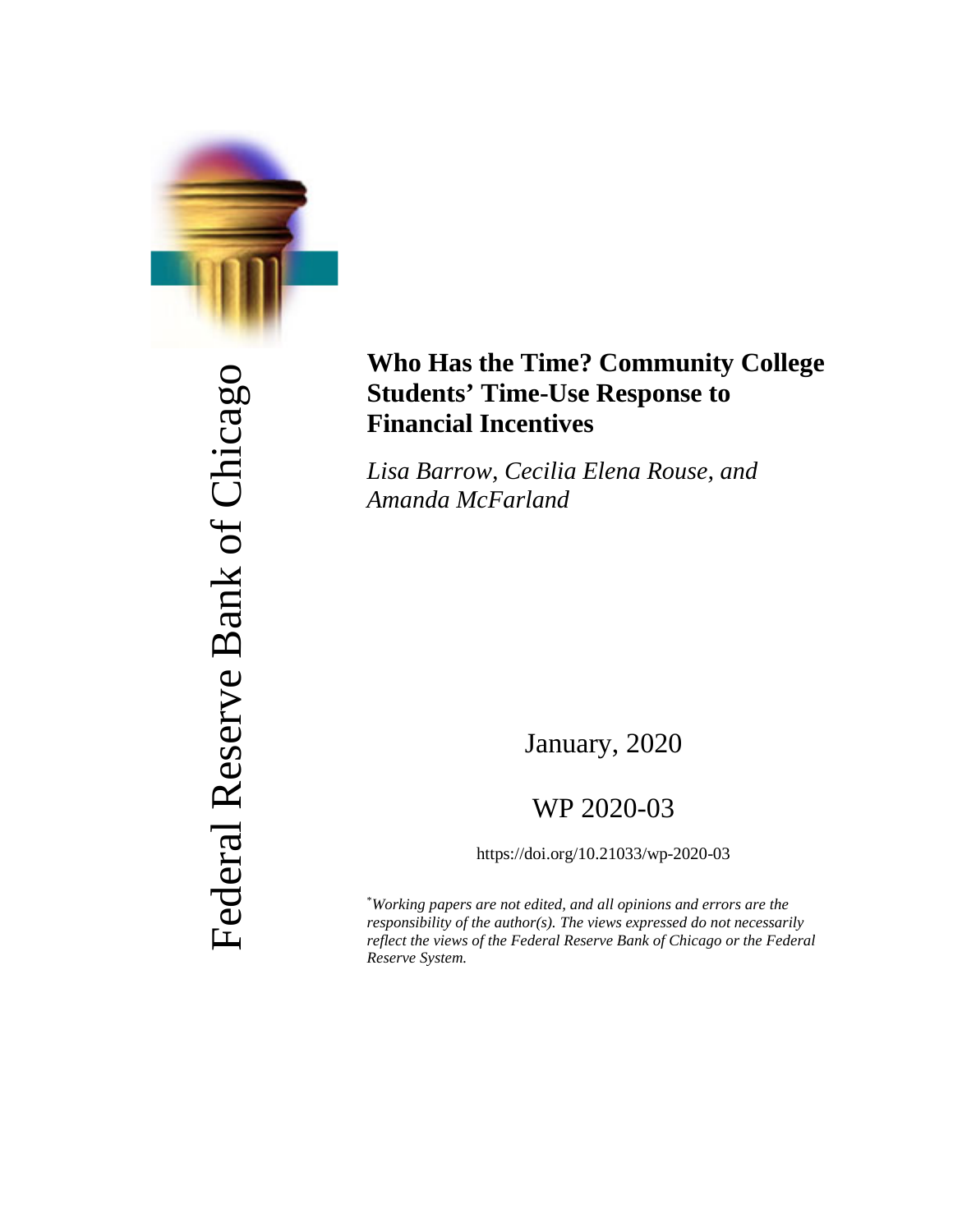# **Who Has the Time? Community College Students' Time-Use Response to Financial Incentives**

Lisa Barrow lbarrow@frbchi.org Federal Reserve Bank of Chicago

> Cecilia Elena Rouse rouse@princeton.edu Princeton University

Amanda McFarland amcfarland@frbchi.org Federal Reserve Bank of Chicago

January 2020

We thank Eric Auerbach, Elijah de la Campa, Ross Cole, Laurien Gilbert, Ming Gu, Steve Mello, Lauren Sartain, and Ini-Abasi Umosen for expert research assistance; Leslyn Hall and Lisa Markman Pithers with help developing the survey; Reshma Patel for extensive help in understanding the MDRC data. Orley Ashenfelter, Alan Krueger, Jonas Fisher, Derek Neal, Reshma Patel, Lashawn Richburg-Hayes, and Shyam Gouri Suresh as well as seminar participants at Cornell University, the Federal Reserve Bank of Chicago, Federal Reserve Bank of New York, Harvard University, Michigan State, Princeton University, University of Chicago, University of Pennsylvania, and University of Virginia provided helpful conversations and comments. This paper was also presented as the Presidential Address at the October 2019 of the International Atlantic Economic Society. Some of the data used in this paper are derived from data files made available by MDRC. We thank the Bill & Melinda Gates Foundation and the Princeton University Industrial Relation Section for generous funding. The authors remain solely responsible for how the data have been used or interpreted. Any views expressed in this paper do not necessarily reflect those of the Federal Reserve Bank of Chicago or the Federal Reserve System. Any errors are ours.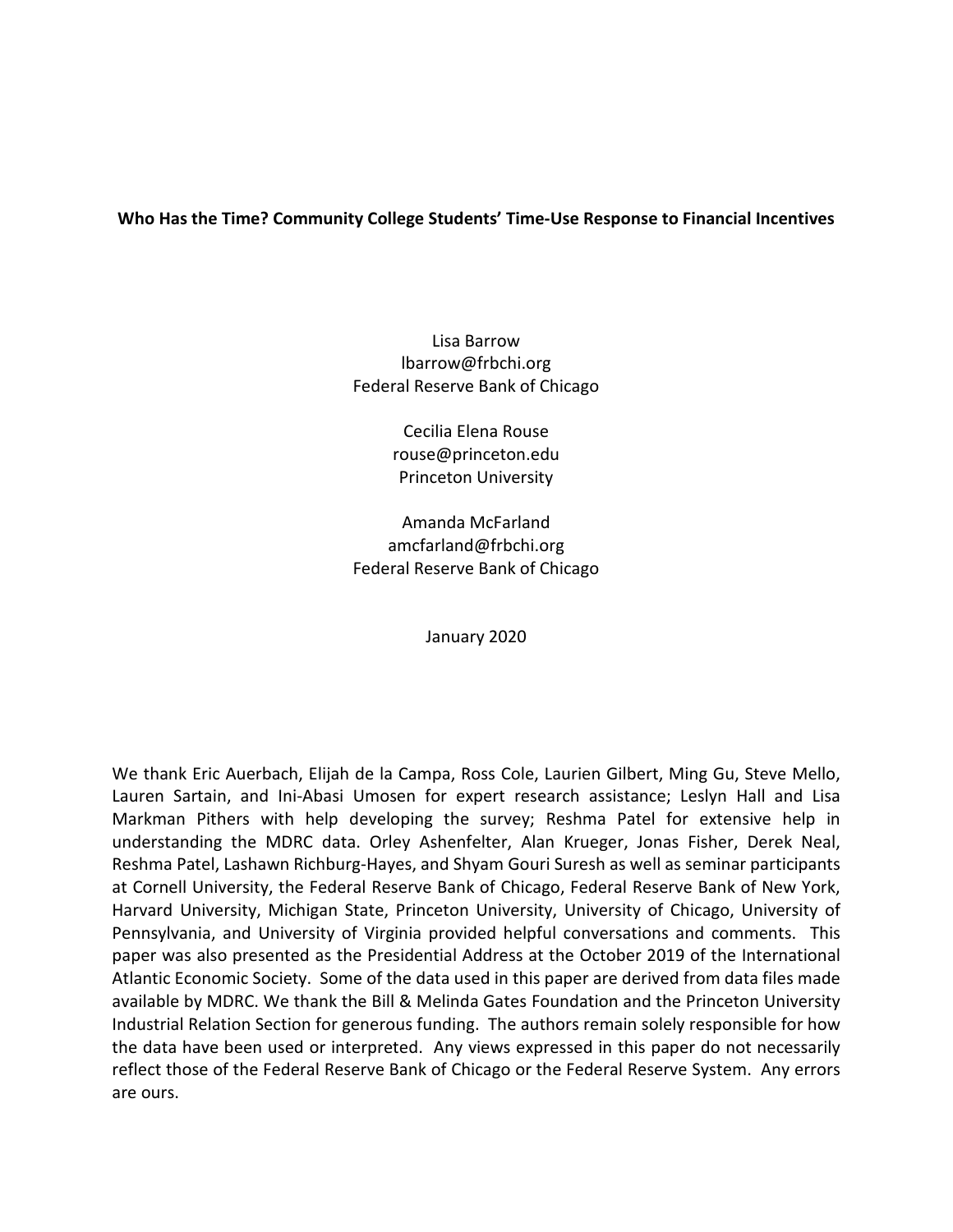#### **Who Has the Time? Community College Students' Time-Use Response to Financial Incentives**

#### **Abstract**

We evaluate the effect of performance-based scholarship programs for postsecondary students on student time use and effort and whether these effects are different for students we hypothesize may be more or less responsive to incentives. To do so, we administered a time-use survey as part of a randomized experiment in which community college students in New York City were randomly assigned to be eligible for a performance-based scholarship or to a control group that was only eligible for the standard financial aid. This paper contributes to the literature by attempting to get inside the "black box" of how students respond to a monetary incentive to improve their educational attainment. We find that students eligible for a scholarship devoted more time to educational activities, increased the quality of effort toward and engagement with their studies, and allocated less time to leisure. Additional analyses suggest that students who were plausibly more myopic—place less weight on future benefits—were more responsive to the incentives, but we find no evidence that students who are arguably more time constrained were less responsive to the incentives.

**Keywords:** higher education; educational investment; time use; incentives; financial aid **JEL Classification:** J24; D03; I2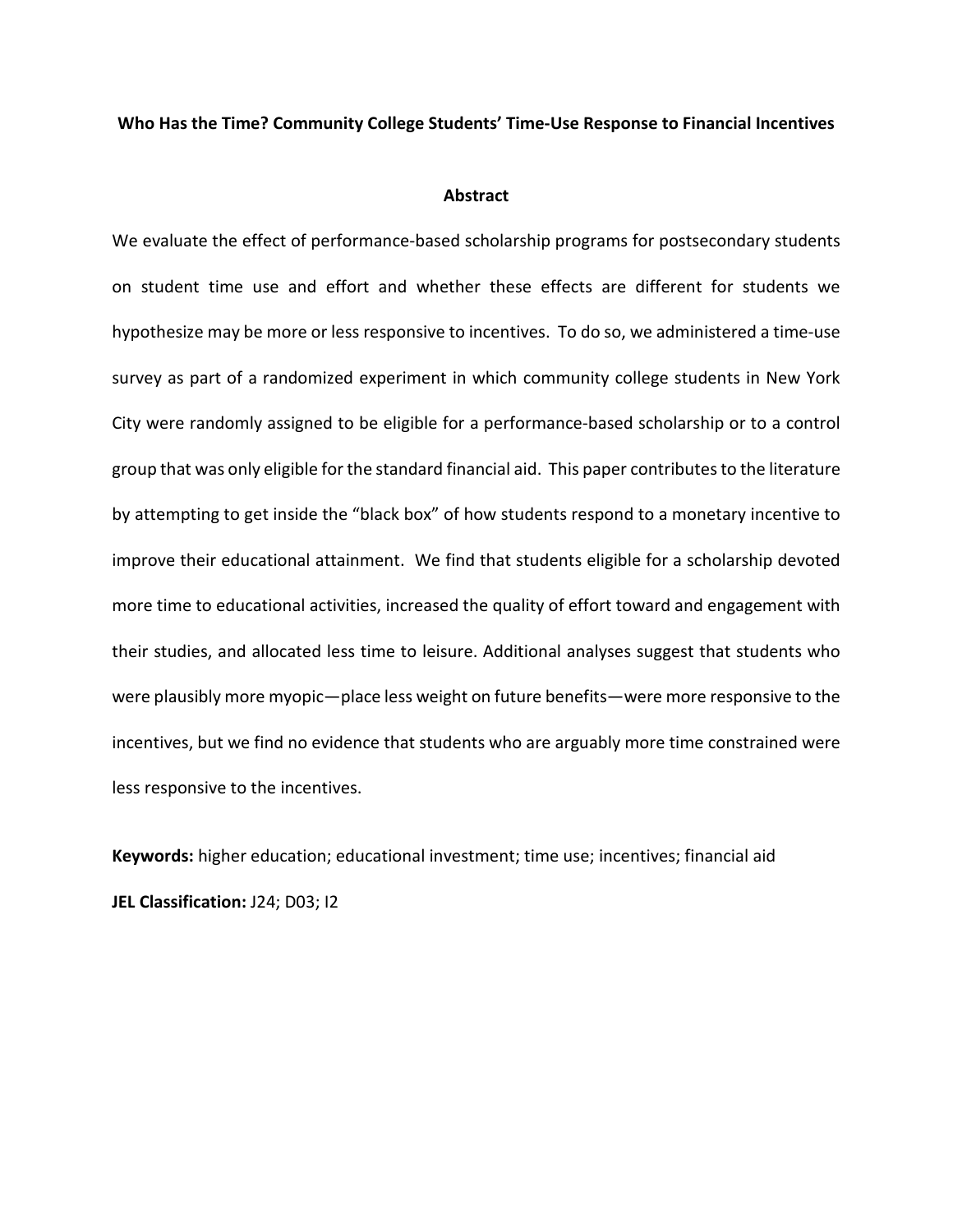#### **I. Introduction**

Concerns over low rates of college persistence and completion in the United States have led to a number of research studies aimed at understanding whether and how scholarships and incentives can improve student outcomes. Many of these studies have used randomized controlled trials to evaluate the effectiveness of scholarships, incentives, or some combination of the two along with other student supports aimed at improving grades, persistence, credit accumulation, and degree attainment (see, e.g., Angrist, Lang, and Oreopoulos 2009; Angrist, Oreopoulos, and Williams 2014; and Barrow, Richburg-Hayes, Rouse, and Brock 2014). Other studies rely on regression discontinuity design and other program features to identify causal impacts on similar outcomes (see, e.g. Cornwell, Lee, and Mustard 2005; Dynarski 2008, Jackson 2010, and Scott-Clayton 2011). Overall, previous evidence suggests that scholarships with and without performance incentives have relatively large effects on college enrollment but much more modest impacts on other postsecondary outcomes such as grades and credit accumulation.

One factor contributing to modest impacts on grades and credit accumulation may be differences in responsiveness to incentives among affected students. Researchers have used several strategies for understanding how, under what conditions, and for whom performancebased scholarships (PBS) may be more or less effective. For example, Barrow and Rouse (2018) evaluate whether performance-based scholarships led to changes in time use and effort among California high school seniors participating in a randomized evaluation of performance-based scholarships. They find that students eligible for the scholarship devoted more time and effort toward educational activities and less time to other activities, and that the incentive structure rather than the additional money seem to drive these effects. Surprisingly, neither Barrow and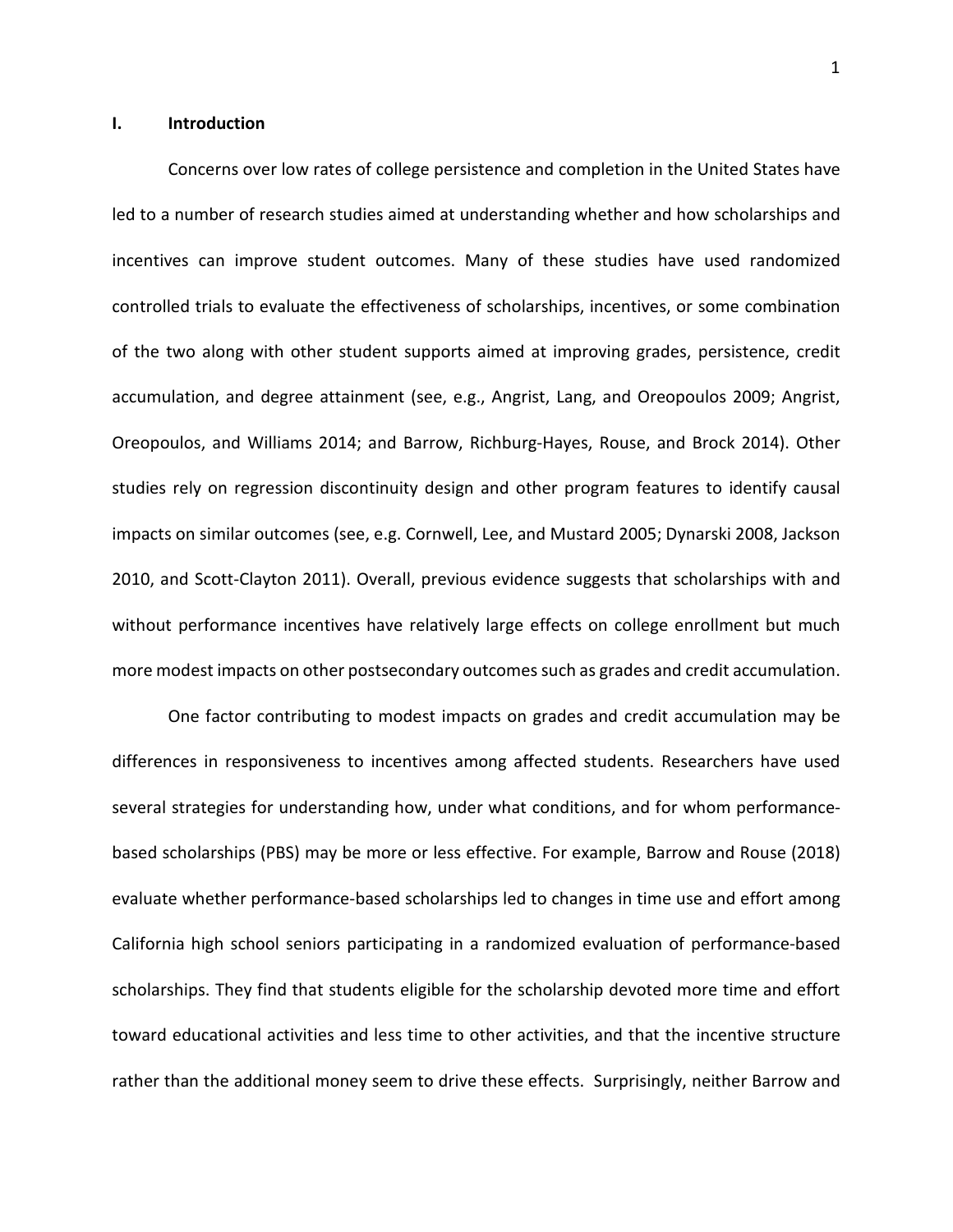Rouse (2018) nor De Paola, Scoppa, and Nisticó (2012) (a randomized experiment in Italy) find that larger incentive payments generated larger responses. Other researchers have explored heterogeneity in responsiveness to performance-based scholarships based on differences in student characteristics. Patel, Richburg-Hayes, de la Campa, and Rudd (2013) report that PBSs worked equally well across a wide variety of student types—low-income parents, first-generation college students, Latino men, etc.—based on an evaluation of PBSs across sites. Meanwhile, similar studies of undergraduates outside the U.S. find some evidence of differences in incentive impacts by student characteristics. Angrist, Lang, and Oreopoulos (2009); De Paola, Scoppa, and Nisticó (2012); and Angrist, Oreopoulos, and Williams (2014) find mixed evidence on whether incentive payments have differential impacts for men and women. Leuven, Oosterbeek, and van der Klaauw (2010) and De Paola, Scoppa, and Nisticó (2012) find evidence of larger impacts for higher-ability students. Notably, however, the De Paola, Scoppa, and Nisticó (2012) incentive structure embeds competition as only the top performers receive the incentive payments. Two more studies using randomized evaluation of financial aid grants with performance-based rules for scholarship renewal have also looked for differential impacts based on student characteristics. Carlson, Elwert, Hillman, Schmidt, and Wolfe (2019) find small effects of grant receipt on persistence and bachelor's degree attainment among four-year college students but no differences by race or gender. In contrast, Angrist, Autor, Hudson, and Pallais (2016) find positive effects on postsecondary enrollment that grow over time due to improvements in persistence, which are larger for non-white students. They also find stronger effects for firstgeneration college students and students with lower high school test scores and grade point averages.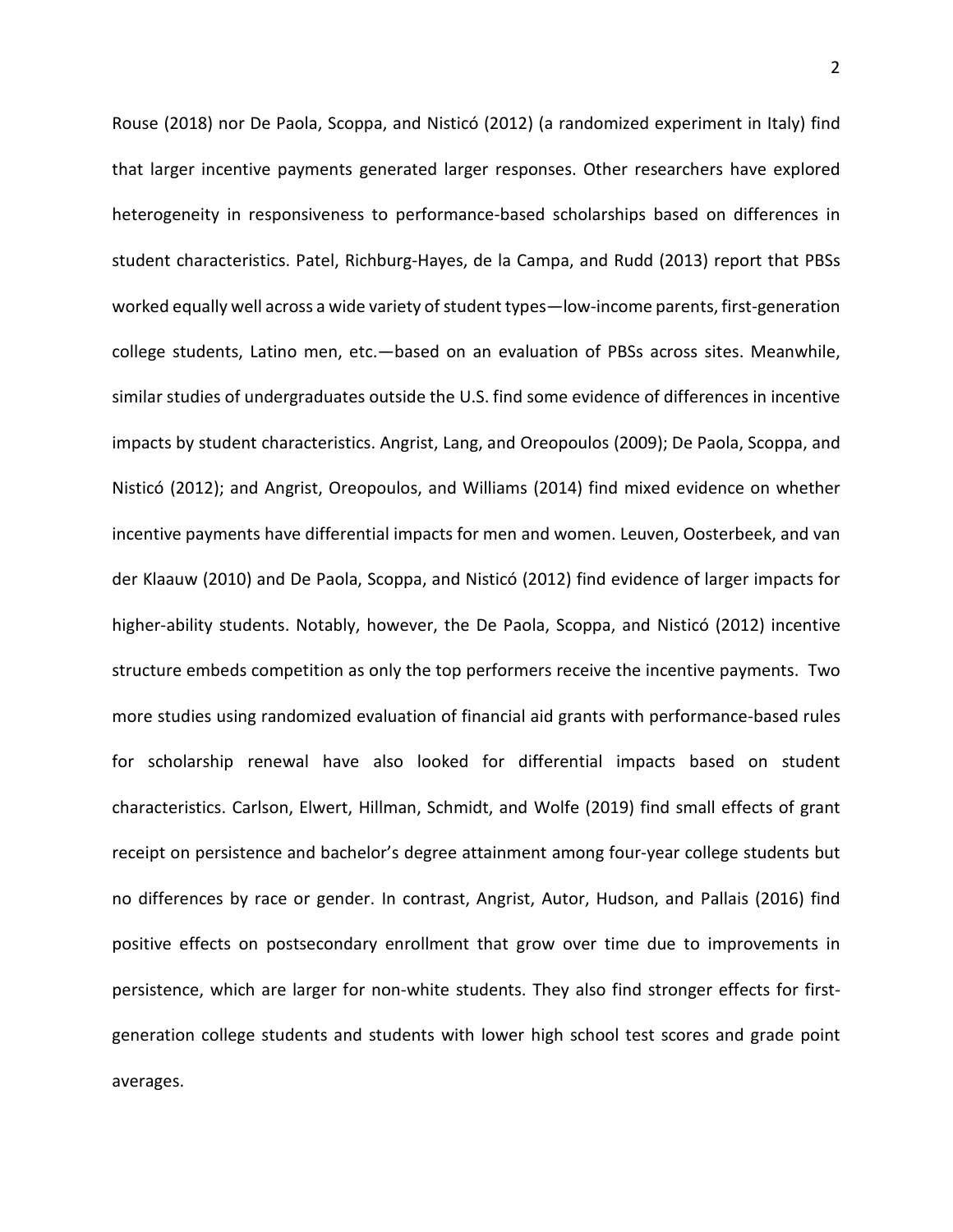In this paper, we evaluate the effect of a PBS program for community college students on student time use and effort as well as some survey measures of unintended consequences. We also explore whether effects differ for students who may be less time-constrained as well as students who may be less motivated by future postsecondary education benefits. The PBS program we study randomly assigned community college students at two campuses in New York City to treatment and control groups and tied the scholarship payments associated with treatment group assignment to meeting performance, enrollment, and attendance benchmarks. Scholarships were available to all treatment group participants for a fall and spring semester while a subset of students were part of a treatment group assignment that also included a summer semester. To measure the impact of PBSs on student educational effort, we surveyed participants during their first two semesters of program participation (excluding summers) about time use over the prior week and implemented a time diary survey.

We find that community college students eligible for a scholarship devoted more time to educational activities, increased the quality of effort toward and engagement with their studies, and allocated less time to leisure. Additional analyses imply that students who plausibly place less weight on future benefits (henceforth referred to as "myopic") were more responsive to the incentives, but we find no evidence that students who are arguably more time constrained were less responsive to the incentives (as might be expected). These results are based on surveys that yielded an ever-respond response rate of 72 percent. We believe the estimates are internally valid as omnibus F-tests of the difference in means of background characteristics at baseline by treatment/control status for our analysis sample are not statistically significant at conventional levels, and our estimates are largely unchanged if we include baseline characteristics as controls.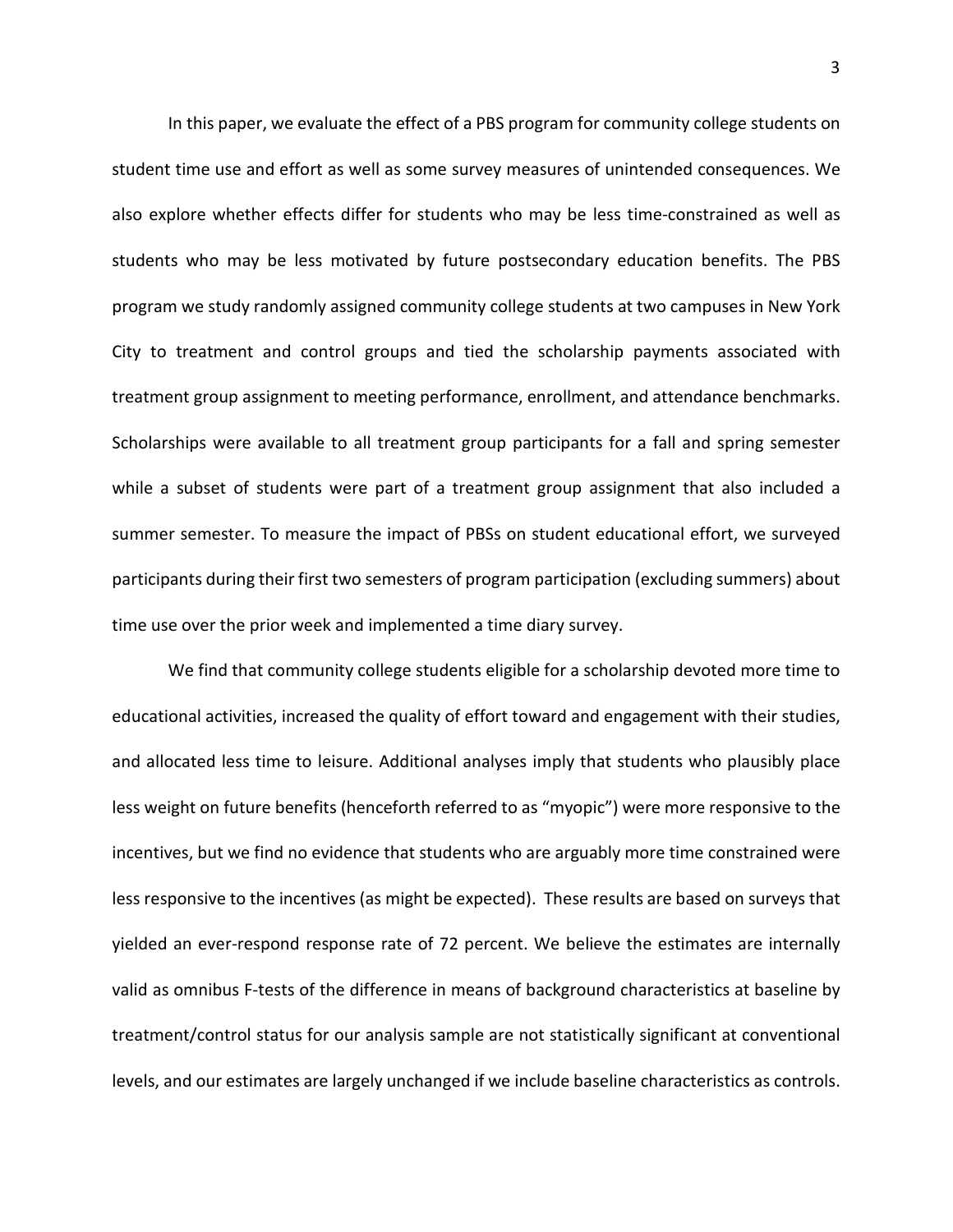Overall, our findings indicate that incentives can induce postsecondary students to increase the quantity and quality of their effort toward educational attainment, but that they are more effective for some than for others.

We next discuss a theoretical framework for thinking about effort devoted to schooling and the role of incentive scholarships(Section II). We describe the intervention studied, the data, and sample characteristics of program participants in Section III. The estimation strategy and results are presented in Section IV, and Section V concludes.

#### **II. Theoretical framework**

The performance-based scholarship in this study was designed to provide financial aid to low-income community college students while simultaneously incentivizing the students to make academic progress while enrolled. The incentives were provided in the form of monetary payments to the student throughout the semester that were conditional on the student meeting certain benchmarks for enrollment, class attendance, and grades. As described in Barrow and Rouse (2018), these incentive payments should induce students to exert more effort toward meeting these benchmarks as long as the expected benefit, net the cost of effort, is positive. Expected benefits may include both short-term benefits—immediate financial gains (incentive payments) and the personal satisfaction a student may receive from academic accomplishment as well as longer-term benefits such as increased lifetime earnings and better health. The present value of these benefits will be affected by how an individual discounts the benefits over time. Costs of effort toward school are more short-run and may include childcare payments, foregone earnings, and other opportunity costs.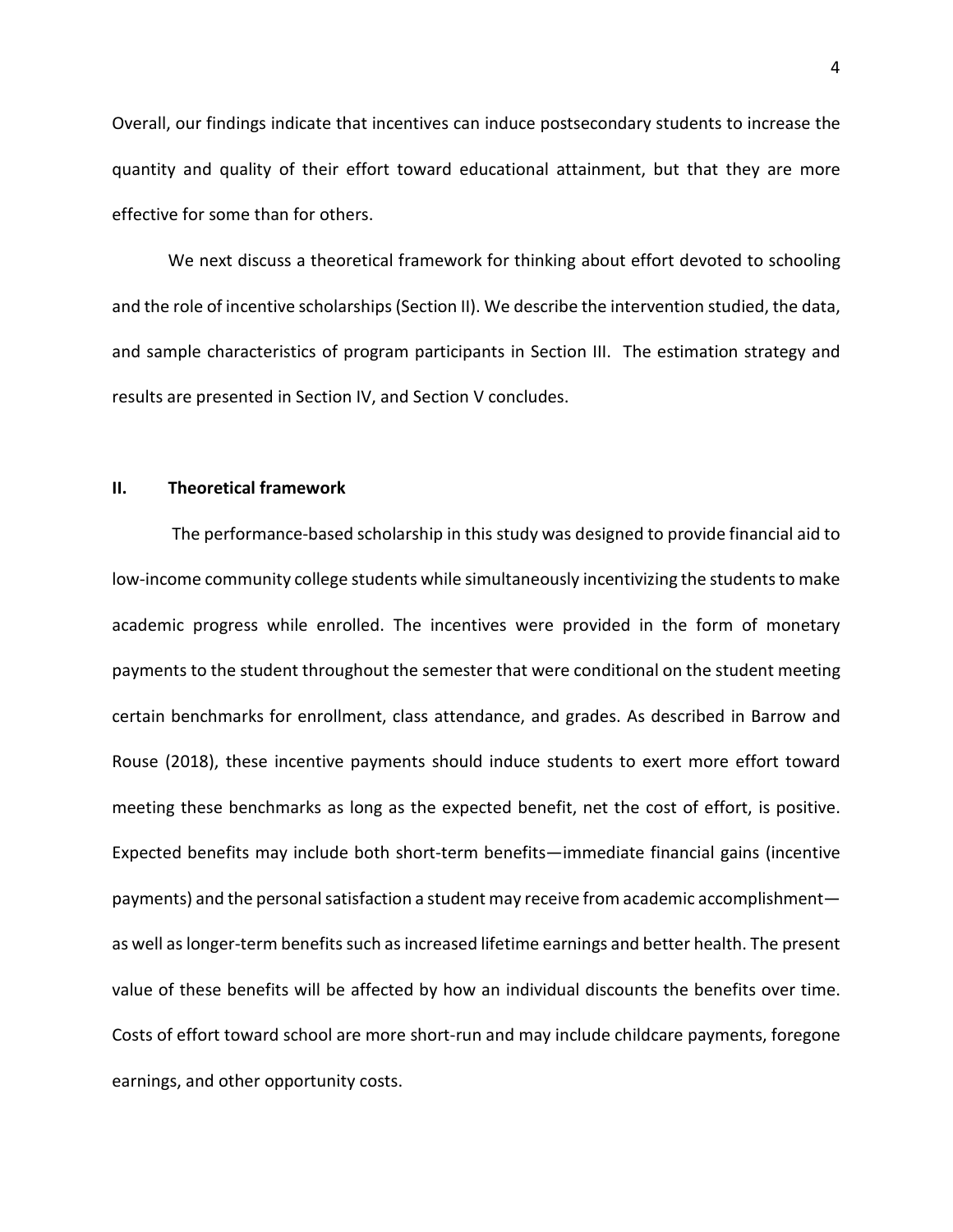Because the marginal benefits and costs of effort differ from person to person, there is likely to be some heterogeneity in responsiveness across students. We focus on one reason why the expected benefits of effort might differ—differences in discount rates—and one reason why costs might differ—less flexibility in allocating time to educationally productive activities though we acknowledge that there are a multitude of other possible mechanisms at play, including ability, which may also affect the marginal benefit of effort. First, we expect that performance incentives will have a bigger impact on effort for myopic students, who heavily discount future benefits. While their less-myopic peers are motivated by the returns to schooling in terms of future earnings, more present-oriented students perceive a lower present value of expected earnings associated with increased schooling. Thus, by providing an immediate financial benefit, the PBS should counteract this undervaluation and induce myopic students to exert more effort. Since, all else equal, the marginal cost of effort will be higher for the less myopic students (at their optimal level of effort without the incentive payments) and they are already more likely to meet the performance benchmarks, we hypothesize the more myopic students will be more responsive to the incentive payments. We cannot directly observe each student's level of myopia, so we use prior educational attainment as a proxy measure. Second, we expect that performance incentives will have a smaller impact on effort for students with more inflexible schedules who may face higher marginal costs of effort. While it is true that time constrained students could increase the quality of their studying habits to compensate for their inability to increase the quantity of their studying, they should still be less responsive relative to their peers who are free to alter both dimensions. Again, since we cannot observe each individual's time demands, we proxy by examining if there are differential effects for students who care for young children.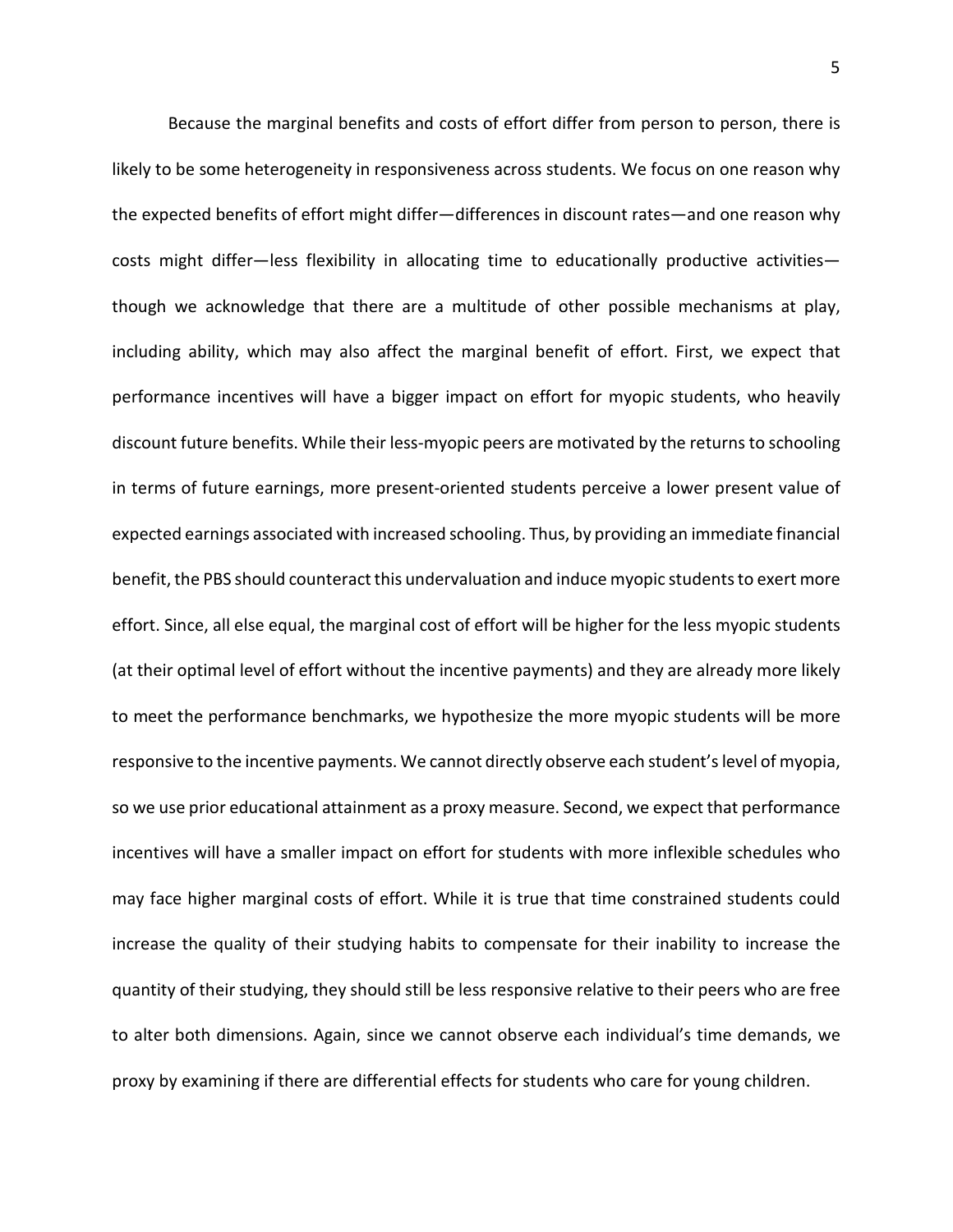Finally, the intention of a PBS is to increase student effort in educationally productive ways. However, a PBS could also incentivize students to try to raise their GPA in ways that are not educationally productive. For example, the Georgia HOPE scholarship, which had grade incentives but no credit incentives, reduced the probability of students registering for a full credit load and increased the probability that students dropped out of courses, presumably to raise their probability of meeting the GPA benchmark (Cornwell, Lee, and Mustard, 2005). Students might also be incentivized to engage in other unintended behaviors like taking easier classes, asking for regrading on tests and papers, or even cheating.

### **III. The Scholarship Programs and the Time-Use Survey**

The data we analyze come from a supplementary "Time Use" survey of participants at two sites of the Performance-Based Scholarship Demonstration conducted by MDRC, a nonprofit, nonpartisan education and social policy research organization. These scholarships were awarded on top of any other financial aid for which the students qualified such as federal Pell Grants and state aid. [1](#page-8-0)

#### A. The Scholarship Program

 $\overline{a}$ 

MDRC implemented the intervention at two campuses of the City University of New York System (CUNY) − the Borough of Manhattan Community College (BMCC) and Hostos Community

<span id="page-8-0"></span><sup>&</sup>lt;sup>1</sup> Mayer, Patel, Rudd, and Ratledge (2015) find that program group students were awarded \$2,209 more in total financial aid (including \$2,002 of PBS money) than the control group students. There was no difference between the program and control group students in terms of total loans received. This evidence suggests that the only financial difference between groups is the PBS.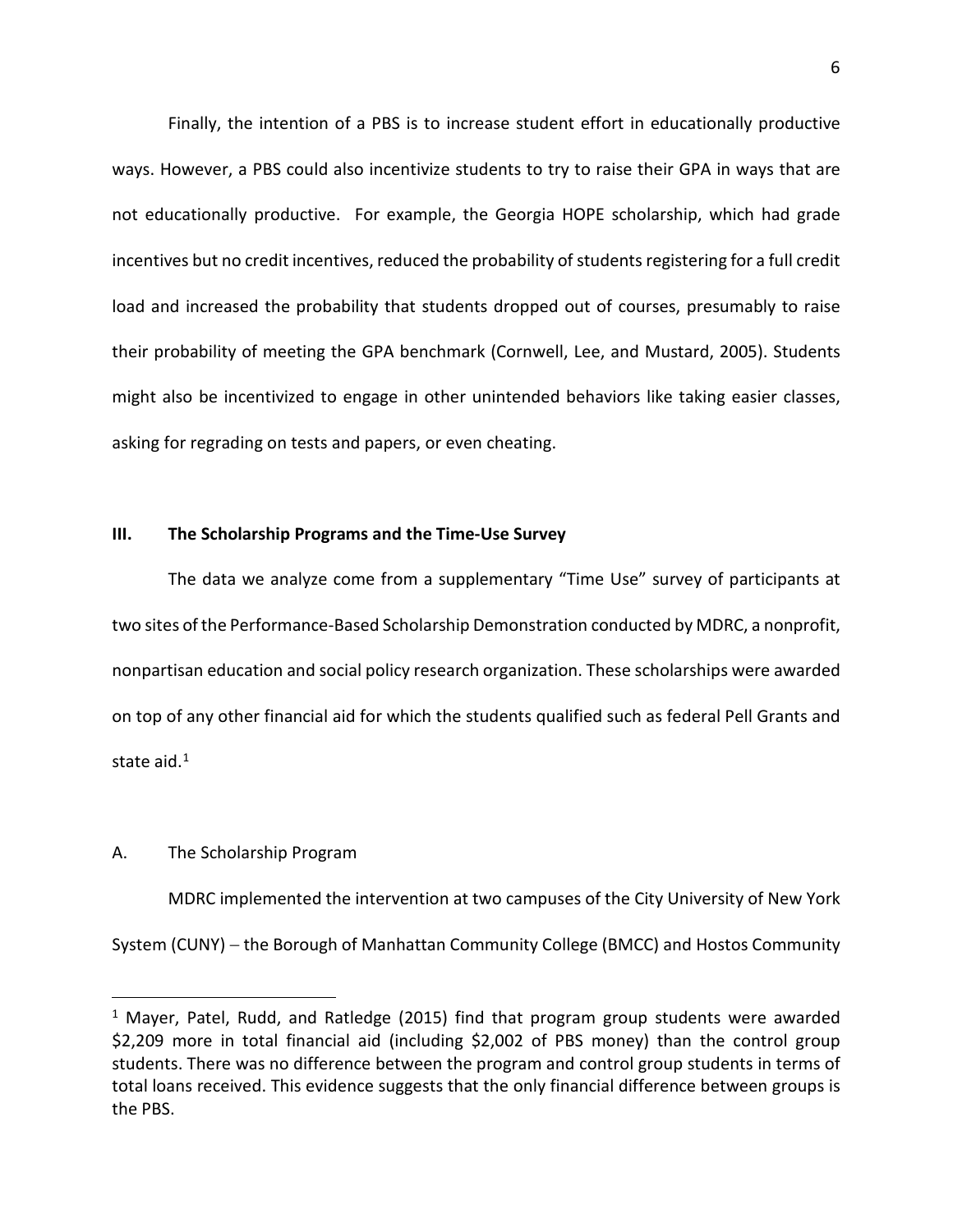College (Hostos). Students were recruited on campus in three cohorts (Fall 2008, Spring 2009, and Fall 2009). Students were screened on whether they met several criteria before being invited to participate in the study. The criteria were as follows: aged 22-35, had tested into (and not yet passed) at least one developmental course (a course meant to prepare the student to take college-level courses), met the eligibility requirementsfor a federal Pell Grant, enrolled in at least 6 credit or contact hours (at the time of "intake"), and lived away from their parents. Once program staff determined that a student met all criteria for participating in the study, students who agreed to participate provided baseline demographic information, after which MDRC randomly assigned them to the program or control group. Everyone who attended an orientation session (at which students were introduced to the study and could sign up to participate) received a \$25 metro card.

Students randomly assigned to the program (treatment) group were eligible to receive a performance-based scholarship worth up to \$1,300 each semester for two semesters (for a total of \$[2](#page-9-0),600).<sup>2</sup> As the goal of this scholarship was to reward attendance (an input to academic success) as well as performance at the end of the semester (an academic output), the incentive payments were structured as follows:

1. After registering for at least six credits (meaning that tuition had been paid or a payment plan had been established) the student received \$200;

<span id="page-9-0"></span> $<sup>2</sup>$  Some students were randomly assigned to a second treatment group that was eligible to receive</sup> the PBS during the regular semesters plus a PBS for one consecutive summer term worth up to \$1,300 (for a total of \$3,900). Because we focus on regular semester outcomes during which the incentive structures for the two treatment groups are identical, we do not present results separately for the two treatment groups.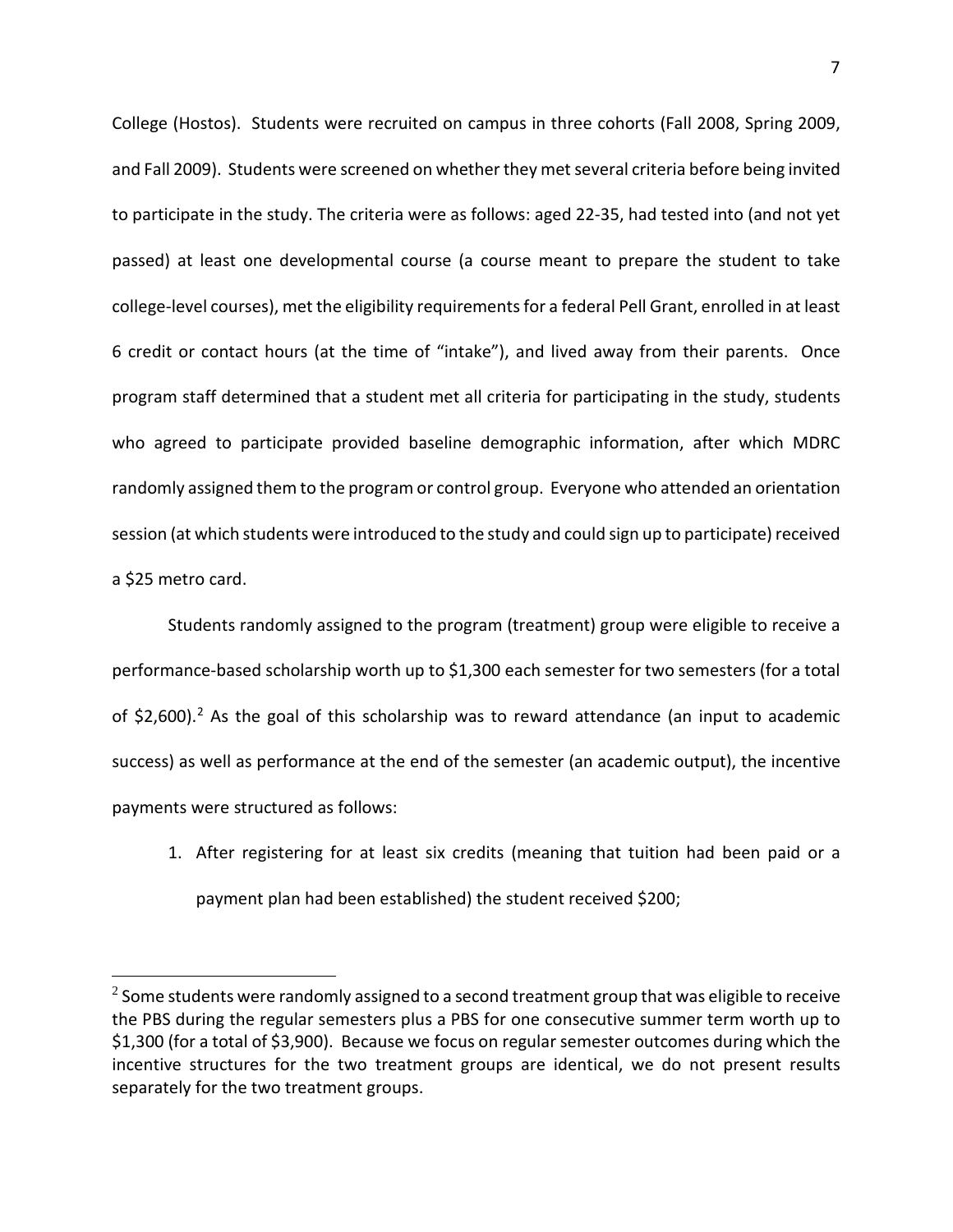- 2. with "continued enrollment at mid-semester" he or she received  $$450<sub>3</sub>$  $$450<sub>3</sub>$  $$450<sub>3</sub>$ <sup>3</sup>
- 3. and with a final grade of " $C$ " or better (or having passed a developmental education course) in at least 6 credits or equated credits, he or she received \$650.[4](#page-10-1)

So as not to discourage students in the middle of the semester, those who missed the midsemester benchmark could recoup the second (\$450) payment at the end of the semester if they met the final requirement. Students were also eligible for the same incentive payments a second semester, independent of having met any of the first semester benchmarks.<sup>[5](#page-10-2)</sup>

### B. Numbers of Participants

 $\overline{a}$ 

In Table 1 we present information on the number of students in each cohort in each demonstration. In total 1,501 individuals were recruited to be part of the PBS study—368 in fall 2008, 514 in spring 2009, and 619 in fall 2009. 754 study participants were randomly assigned to the program-eligible group and 747 were assigned to the control group.<sup>6</sup> Appendix Table A1 displays means of baseline characteristics by treatment/control status. While there are a couple of characteristics that appear to differ between treatment and control groups, an omnibus F-test yielded a p-value of 0.61 suggesting that randomization successfully balanced the two groups, on average.

<span id="page-10-0"></span><sup>&</sup>lt;sup>3</sup> "Continued enrollment at mid-semester" was determined by whether the student attended class at least once in the first three weeks of the semester and at least once during the fourth or fifth weeks of the semester.

<span id="page-10-1"></span> $4$  Equated credits are given in developmental education classes and do not count towards a degree or certificate.

<span id="page-10-2"></span><sup>&</sup>lt;sup>5</sup> See Richburg-Hayes, Sommo, and Welbeck (2011) for more background on the New York demonstration.

<span id="page-10-3"></span><sup>&</sup>lt;sup>6</sup> The MDRC PBS study includes one additional participant for whom we did not receive contact information and thus were unable to survey.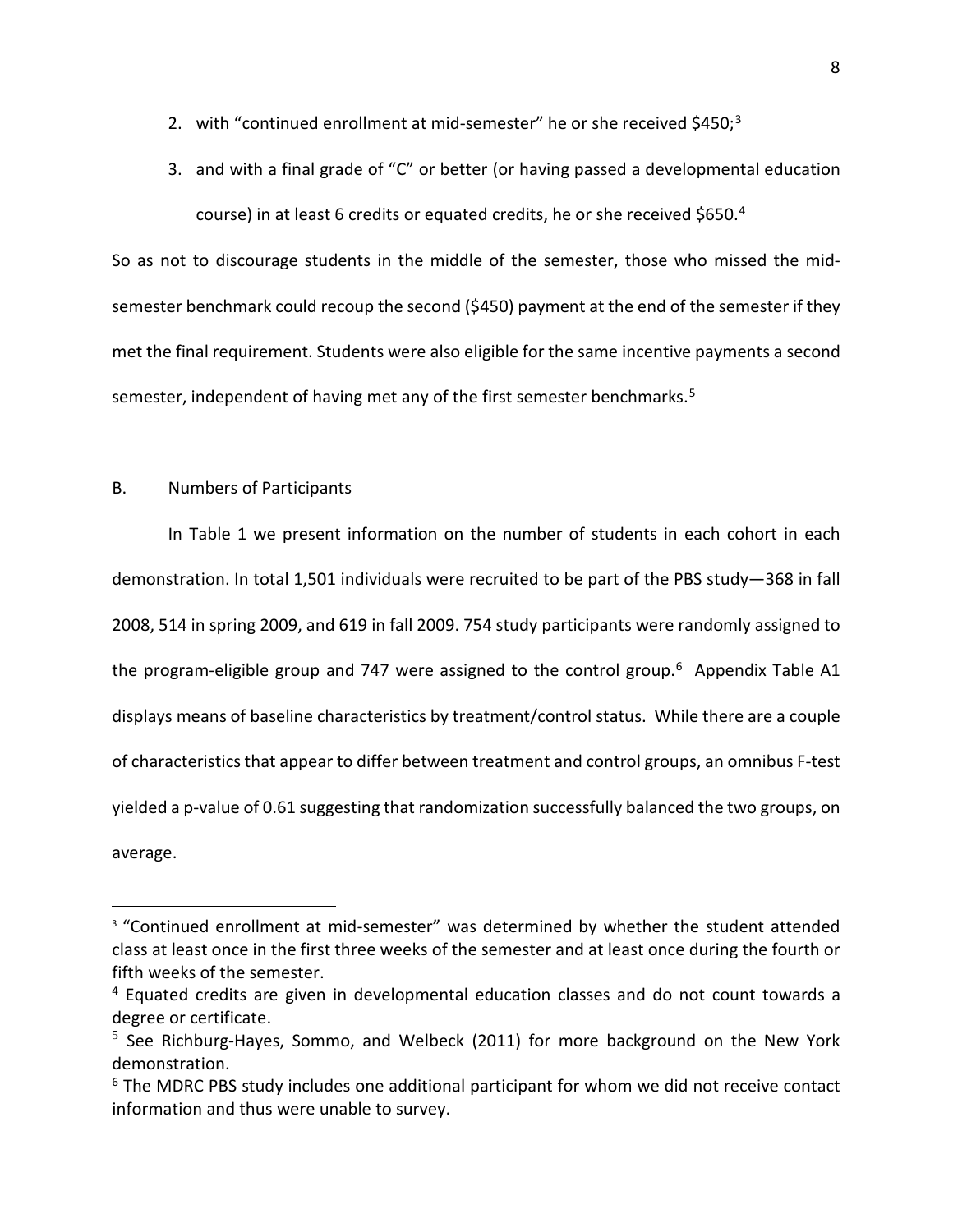According to Patel and Rudd (2012) nearly all (99%) of the treatment students received the initial payment the first semester, 97% received the midterm payment (that required continued enrollment, as defined above), and 72% received the performance-based payment at the end of the term.

## C. Time-Use Survey<sup>[7](#page-11-0)</sup>

 $\overline{a}$ 

As described more fully in Barrow and Rouse (2013) and Barrow and Rouse (2018), we independently surveyed participants using a web-based survey in order to measure the effect of performance-based scholarships on student educational effort. In addition to asking respondents general questions about educational attainment and work, we asked questions regarding time use to measure the "quantity" of effort allocated to both academic and nonacademic activities; questions regarding learning strategies, academic self-efficacy, and motivation in order to measure the "quality" of effort on academic activities; [8](#page-11-1) and questions to get at unintended consequences like cheating. We offered individuals an incentive to participate,

<span id="page-11-0"></span> $7$  We only briefly describe the survey in this section. See Barrow and Rouse (2013) for more details on the survey design and implementation.

<span id="page-11-1"></span><sup>&</sup>lt;sup>8</sup> Instead of or in addition to increasing time devoted to education and learning, students may improve the quality of their effort by adopting more effective learning strategies. Researchers have also documented a relationship between perceived self-efficacy and academic performance. Finally, cognitive psychologists distinguish between internal motivation and external motivation (see, e.g., Deci 1975 and Deci and Ryan 1985) and document that more positive educational outcomes are associated with greater levels of internal motivation (e.g., Pintrich and De Groot 1990). Therefore, one concern is that providing external motivation through incentives may reduce a student's internal motivation (e.g., Deci, Koestner, and Ryan 1999).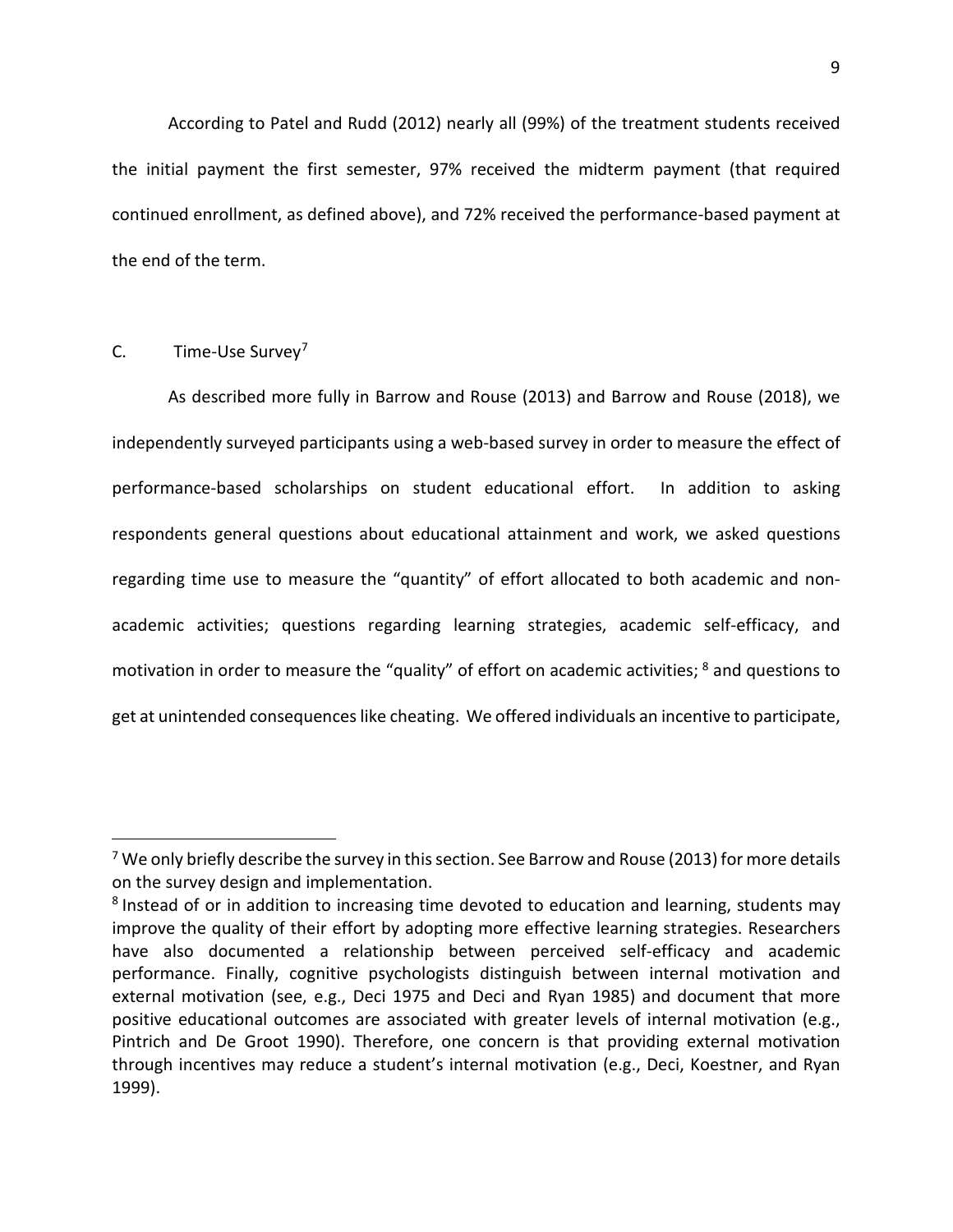and we surveyed them in the study twice each semester (around the middle of the semester and at the end).

Overall, 72% of participants responded to at least one time-use survey—66 percent of the control group and 77 percent of the treatment group—with somewhat higher response rates in the first semester after random assignment. To make the most compelling and statistically powerful analysis, we focus this analysis on time use and effort at the end of the first semester, as this is the period with the largest sample of survey respondents.<sup>[9](#page-12-0)</sup>

Table 2 presents select baseline characteristic means for study participants at the time of random assignment (column 1) and compares them to a nationally-representative sample of students from the 2007-08 *National Postsecondary Student Aid Study* (NPSAS) (column 2). [10](#page-12-1) We limit the NPSAS sample to first-time college students, enrolled in a public two-year college, and between 22 and 36 years of age in order for the sample to be comparable to study participants. The proportions of women, Hispanics/Latinos, and Blacks were much higher in the study sites than nationally. For example, 69% of study participants were female compared with 52% of comparably aged students enrolled in public 2-year colleges nationally. In addition, more than 80% of the participants were Black or Hispanic/Latino compared to 40% nationally. Study participants were also much more likely to speak a language other than English at home, about 55%, compared with 20% nationally.

<span id="page-12-0"></span> $9$  Because we focus on the first semester after random assignment, we do not include data from the first cohort as we were only able to first survey them in the second semester after random assignment.

<span id="page-12-1"></span> $10$  The baseline data were collected by MDRC at the time participants were enrolled in the study and before they were randomly assigned to a program or control group.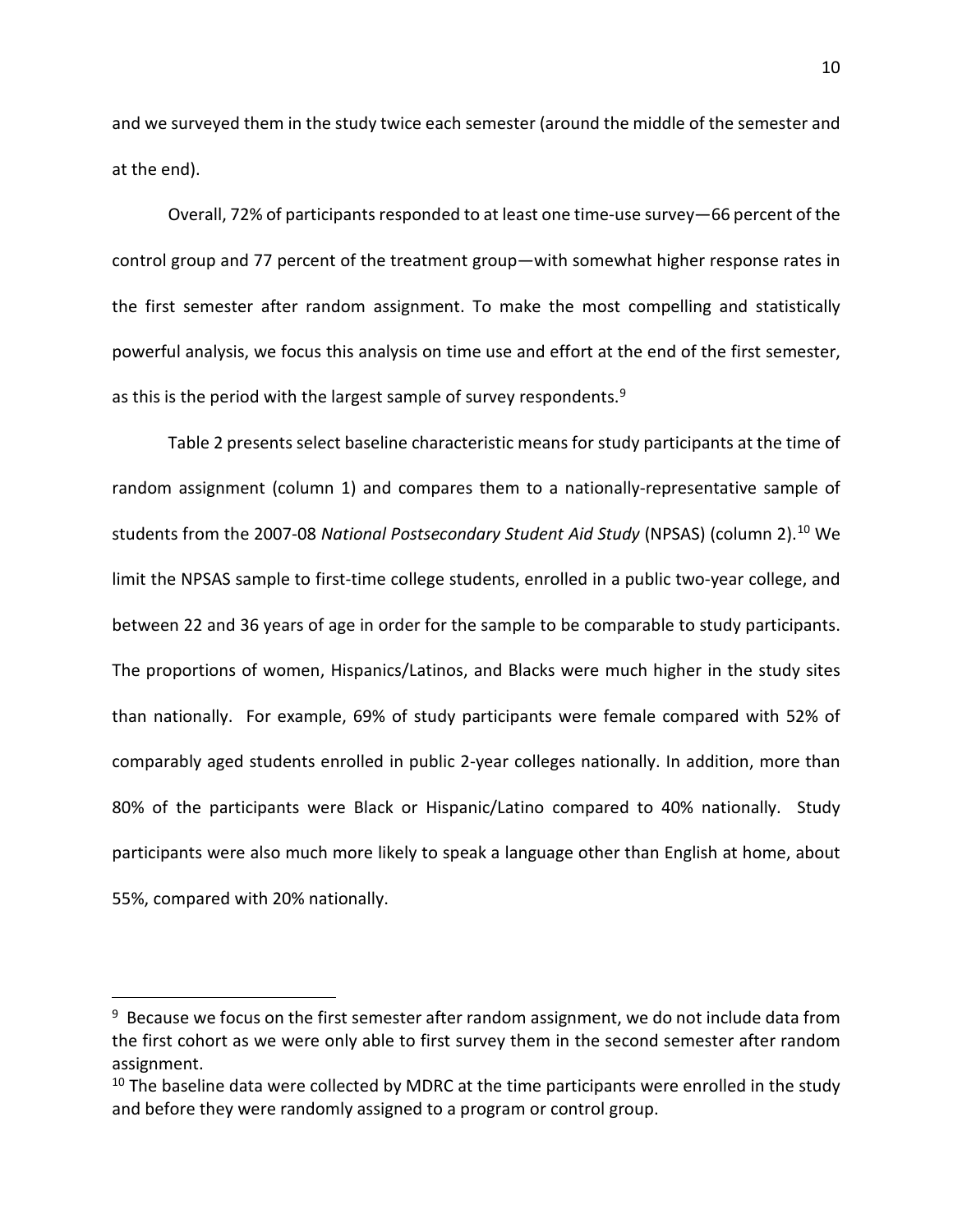#### **IV. Estimation and Results**

 $\overline{a}$ 

#### A. Empirical Approach and Sample

As in Barrow and Rouse (2018), we estimate the effect of program eligibility on a variety of outcomes and then group the outcomes into "activity domains" in order to improve statistical power. Each outcome *Y* for individual *i* is modeled as follows:

(1) 
$$
Y_i = \alpha + \beta T_i + X_i \Theta + p_i \gamma + \nu_i,
$$

where  $T_i$  is a treatment status indicator for individual *i* being eligible for a program scholarship,  $X_i$  is a vector of baseline characteristics (which may or may not be included),  $p_i$  is a vector of indicators for the student's "randomization pool," *ν<sup>i</sup>* is the error term, and *α*, β, *Θ*, and *γ* are parameters to be estimated.<sup>[11](#page-13-0)</sup>  $\beta$  represents the average effect on outcome *Y* of being randomly assigned to be eligible for the scholarship.

To facilitate interpretation and to improve statistical power, we group impacts on individual time use into two activity domains of most interest for this study: academic activities and non-academic activities.<sup>12</sup> Further, we also summarize impacts of measures that reflect the quality of educational effort and those that capture potential "unintended consequences."

<span id="page-13-0"></span> $11$  Randomization pool fixed effects reflect the community college and cohort in which the participant was recruited. See the table notes for the full list of baseline control variables.

<span id="page-13-1"></span> $12$  As an alternative, we used factor analysis to identify empirically-determined principal components. The results roughly suggested that variables reflecting academic effort should be grouped together and those reflecting time spent on non-academic time should be grouped together. We prefer our approach because it is more intuitive, and it is possible to identify exactly which outcomes contribute to each domain.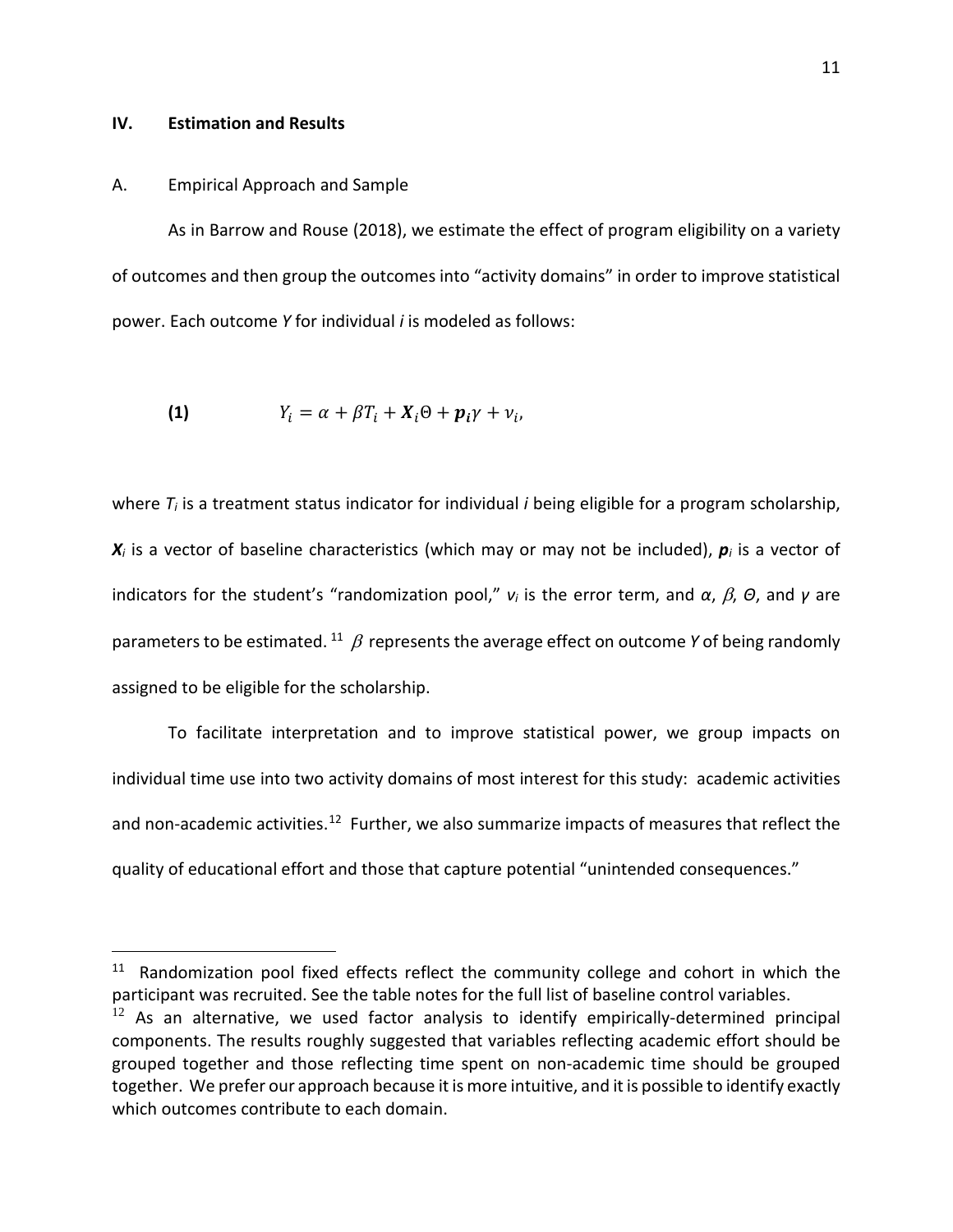To analyze the effect of PBS eligibility on an activity domain, we can rewrite equation (1) to obtain an effect of the treatment on each individual outcome, where *k* refers to the *k*th outcome:

$$
(2) \qquad Y_k = \alpha_k + \beta_k T + X\Theta_k + p\gamma_k + \nu_k = A\Phi_k + \nu_k,
$$

and then summarize the individual estimates using a seemingly-unrelated regression (SUR) approach (Kling and Liebman 2004). This strategy is similar to simply averaging the estimated effect of being randomly assigned to be eligible for a PBS, if there are no missing values and no covariates.

We first estimate equation (2) and obtain an item-by-item estimate of  $\beta$  (i.e.,  $\beta_k$ ). We then standardize the estimates of  $\beta_k$  by the standard deviation of the outcome using the responses from the control group participants, denoted  $\sigma_{k0}$ . The estimated impact of eligibility on time use and individual behavior is then the average of the standardized  $\beta$ 's within each activity domain,

(3) 
$$
\beta_{AVG} = \frac{1}{K} \sum_{k=1}^{K} \frac{\beta_k}{\sigma_{k0}}
$$
.

We estimate the standard errors for this average effect size ( $\beta_{AVG}$ ) using a SUR system that allows us to account for the covariance between the estimates of  $\beta_k$  within each domain:

(4) 
$$
Y = (I_k \otimes A)\Phi + \nu
$$
  $Y = (Y'_1, ..., Y'_K)'$ 

where  $I_K$  is a  $K$  by  $K$  identity matrix and  $A$  is defined as in equation (2). The standard error of the resulting summary measure is the square root of the weighted sum of the variances and covariances among the individual effect estimates. One potential advantage of the SUR is that while estimates of each β*<sup>k</sup>* may be statistically insignificant, the estimate of β*AVG* may be statistically significant due to covariation among the outcomes. We present estimates of the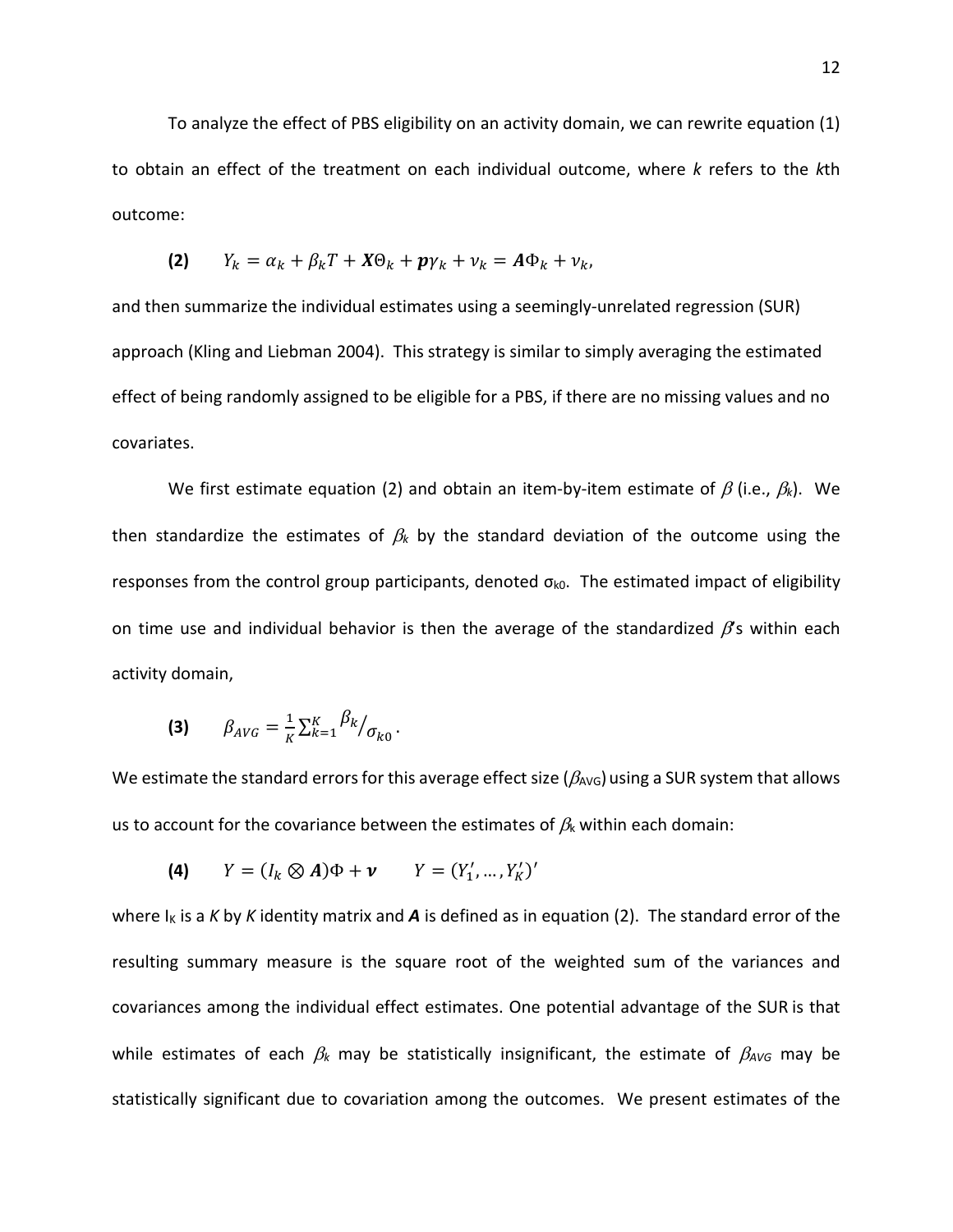underlying regressions as well as those using the summary measures (i.e. the outcomes aggregated within an activity domain).

From our data, we restrict our analysis to participants who responded to the survey administered late in the first semester after random assignment (fall or spring semester depending on the study cohort).<sup>[13](#page-15-0)</sup> After dropping individuals who did not complete the time diary, who had more than four "non-categorized" hours in the 24-hour time period, and those for whom we did not have data in the first part of the survey due to an error by the survey contractor, we have data from 613 surveys. These complete surveys represent 93% of the total number of survey respondents and 54% of the corresponding treated and control participants. Baseline characteristics for the analysis sample are shown in column (1) of Table A2. Women and those receiving any government benefit were significantly more likely to respond to the survey, but an omnibus F-test of whether baseline characteristics jointly predict survey response status yielded a p-values of 0.775 (see Appendix Table A2). Based on observables, the analysis sample appears to be representative of the full experimental sample.

Comparing background characteristics for the analysis sample by treatment status suggests that our estimates are internally valid. Appendix Table A3 shows means of background characteristics (at baseline) by treatment/control status for our analysis sample along with pvalues for tests that the differences in means are equal to zero. A few characteristics appear to differ between treatment and control groups; however, an omnibus F-test is not statistically

<span id="page-15-0"></span> $13$  The analysis sample only includes study participants from cohorts 2 (Spring 2009) and 3 (Fall 2010) because we were unable to survey the first cohort in the first semester after random assignment.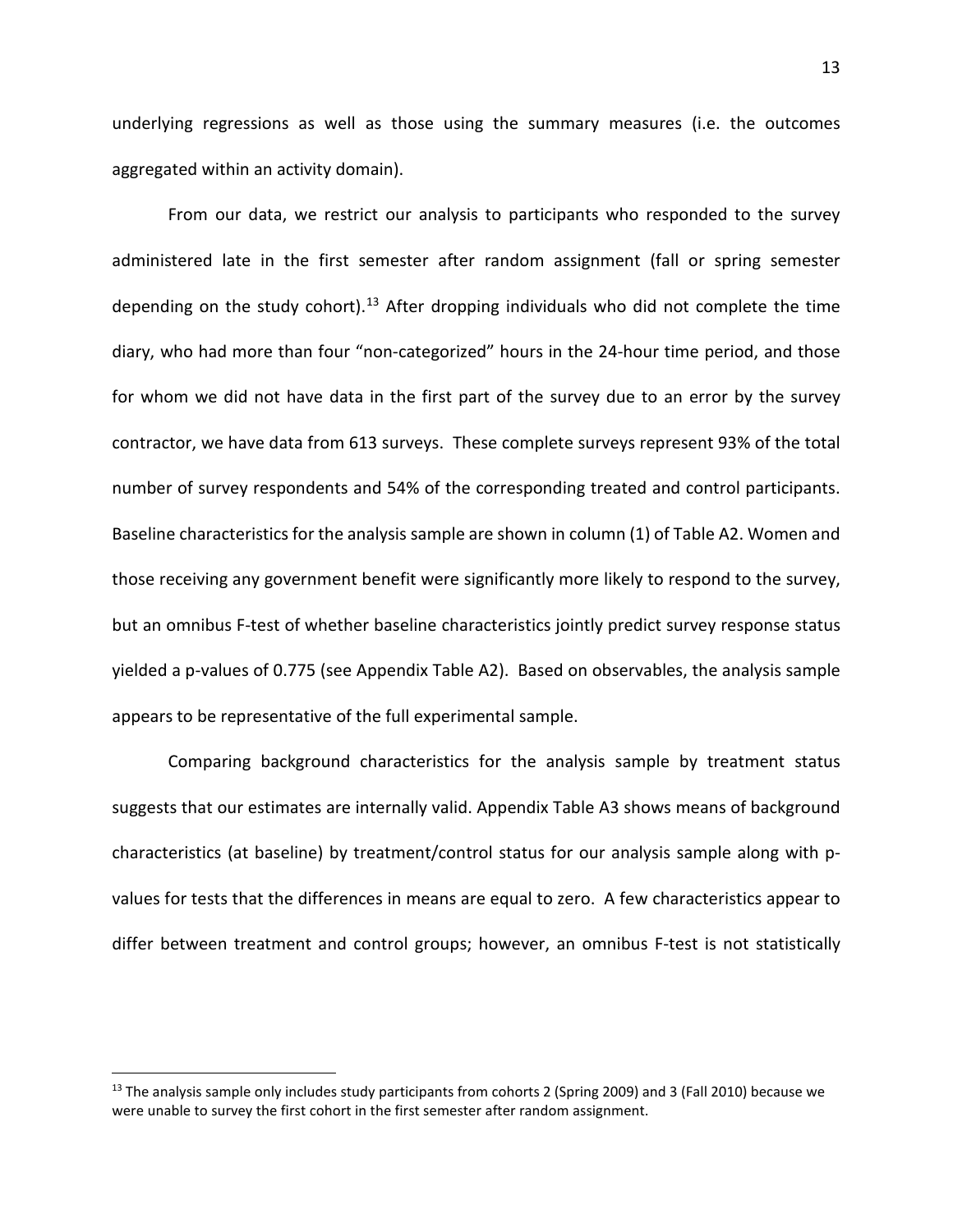significant at conventional levels, and our estimates are largely unchanged if we include baseline characteristics as controls.

#### B. Basic Program Impacts on Educational and Other Outcomes

In Table 3a we present estimates of the effect of program eligibility on individual measures of time use from the OLS regressions. In column (1) we provide outcome means for the control group participants. Program effect estimates with standard errors in parentheses are presented in column (2), estimates controlling for baseline characteristics are presented in column (3), and column (4) lists the number of observations used for each estimate. All estimates include controls for randomization pool fixed effects, and estimates are similar if we control for baseline characteristics such as age, sex, race, and parental education.

We find that program-eligible students are no more likely to report ever enrolling in a postsecondary institution since program group assignment than those in the control group. This result is not particularly surprising given that students were on campus when they were recruited for the program and needed to have registered for at least 6 credits (or equated credits) in order to be eligible to participate in the study. As evidence as shown in column (1) of Table 3a, 92% of the control-group students report ever attending a postsecondary institution since random assignment. In contrast, there are large differences in outcomes reflecting student effort. For example, the results suggest that eligibility for a performance-based scholarship induced participants to devote 0.47 more hours (about 30 more minutes) to educational activities in the prior 24-hour period than those assigned to the control group, although the difference is not statistically significant. While control group students report spending about 2.8 hours per day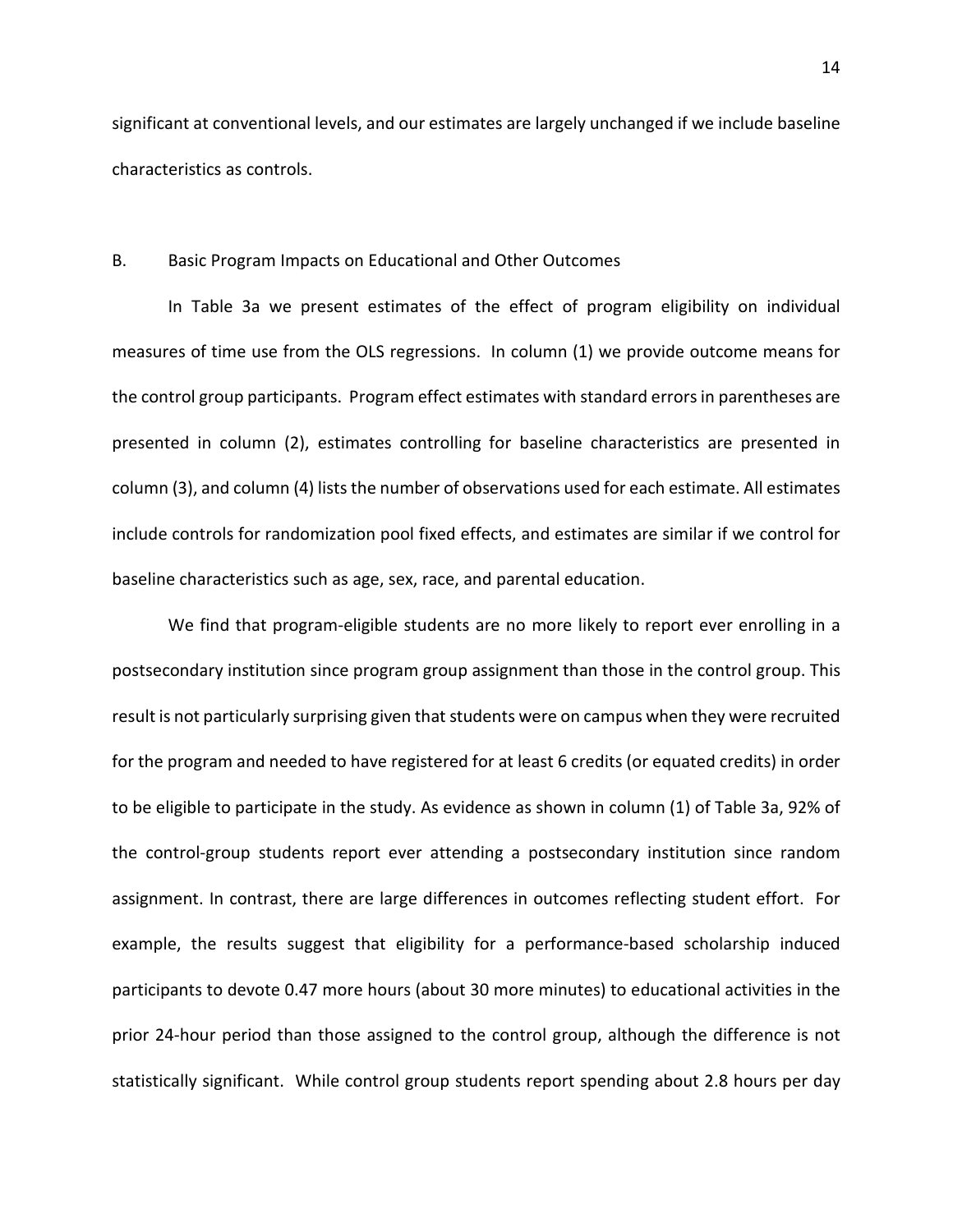studying in the last seven days, the PBS-eligible students report devoting 0.22 hours (13 minutes) more time to studying per day, although the difference is not statistically significant at conventional levels. Further, 78 percent of control group students report having attended most or all of their classes in the last seven days compared to 84 percent of students eligible for a performance-based scholarship, a difference that is statistically significant at the 10 percent level (p-value = 0.052). [14](#page-17-0) Evidence from MDRC on number of credits earned corroborates our findings. PBS-eligible students earned a modest 0.9 more credits in the first year after random assignment but were no more likely to enroll in either the first or second semester (Patel, Richburg-Hayes, de la Campa, and Rudd 2013).

Before investigating how participants allocated their time to other activities, we consider two measures that may reflect increased academic effort without necessarily increasing studying time, learning strategies and academic self-efficacy. PBS eligibility may induce better academic performance by encouraging students to employ more effective and efficient study strategies to make academic time more productive. Similarly, the scholarships may also induce students to be more engaged with their studies by raising their academic self-efficacy. Results using scales based on the Motivated Strategies for Learning Questionnaire (MSLQ) Learning Strategies index (Pintrich, Smith, Garcia, and McKeachie 1991) and the Patterns of Adaptive Learning Scales (PALS) academic self-efficacy index (Midgley, Maehr, Hruda, Anderman, Anderman, and Freeman et al. 2000) are presented in the last two rows of Table 3a. We have standardized the variables using their respective control group means and standard deviations, so the coefficients therefore reflect impacts in standard deviation units. We estimate that eligibility for a PBS had positive and

<span id="page-17-0"></span> $14$  P-value = 0.066 for estimate including controls.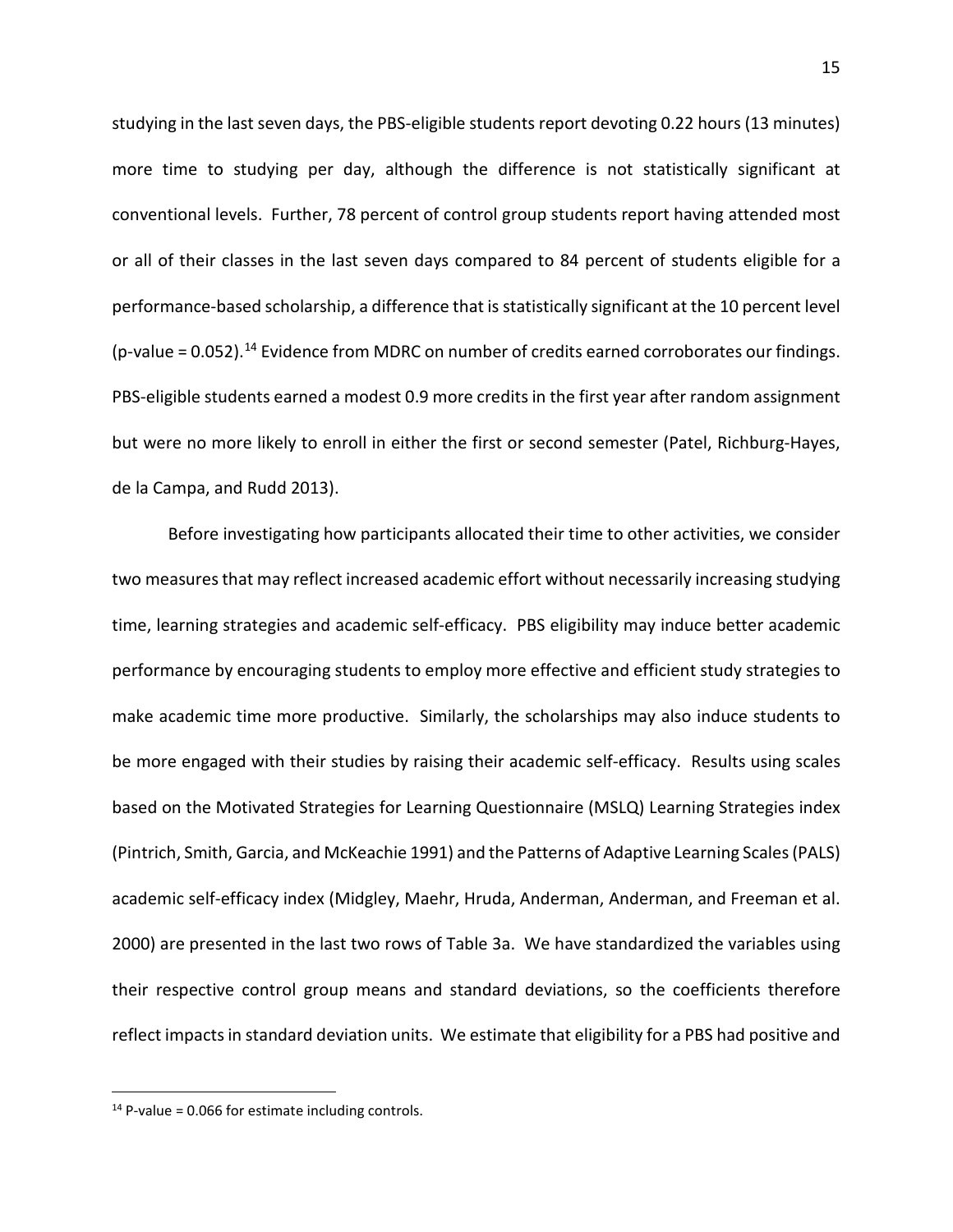statistically significant impacts on these dimensions that range from 20 to 23 percent of a standard deviation.

Results presented thus far generally suggest that participants selected for a PBS devoted more time and effort to educational activities. Given there are only 24 hours in the day, a key question is what did PBS-eligible participants spend less time doing? Table 3b presents results from three other broad time categories based on the 24-hour time diary: work, household production, and leisure and other activities.<sup>15</sup> We estimate that the typical participant (as represented by the control group) works about 2.5 hours per day, devotes nearly 12 hours to home production (which includes sleeping), and devotes about 5 hours to "leisure." We find that PBS-eligible participants accommodated spending about 30 more minutes in the last 24 hours on educational activities by devoting about 41 fewer minutes to leisure activities, an impact that is statistically significant at the 5 percent level. We find no evidence that PBS eligibility induced participants to reduce time spent on work or home production; the estimated PBS impacts are small, positive, and not statistically different from zero.

Finally, concerns about using incentives for academic achievement include the possibility of unintended consequences of the programs, such as cheating, taking easier classes to get good grades, or reducing students' internal motivation to pursue more education. In the bottom rows of Table 3b, we present impacts on several potential unintended consequences for the participants. We find little systematic evidence that eligibility for a PBS resulted in adverse

<span id="page-18-0"></span><sup>&</sup>lt;sup>15</sup> "Home production" includes time spent on personal care, sleeping, eating and drinking, performing household tasks, and caring for others. "Leisure activities" include participating in a cultural activity, watching TV/movies/listening to music, using the computer, spending time with friends, sports, talking on the phone, volunteering, religious activities, and other leisure activities.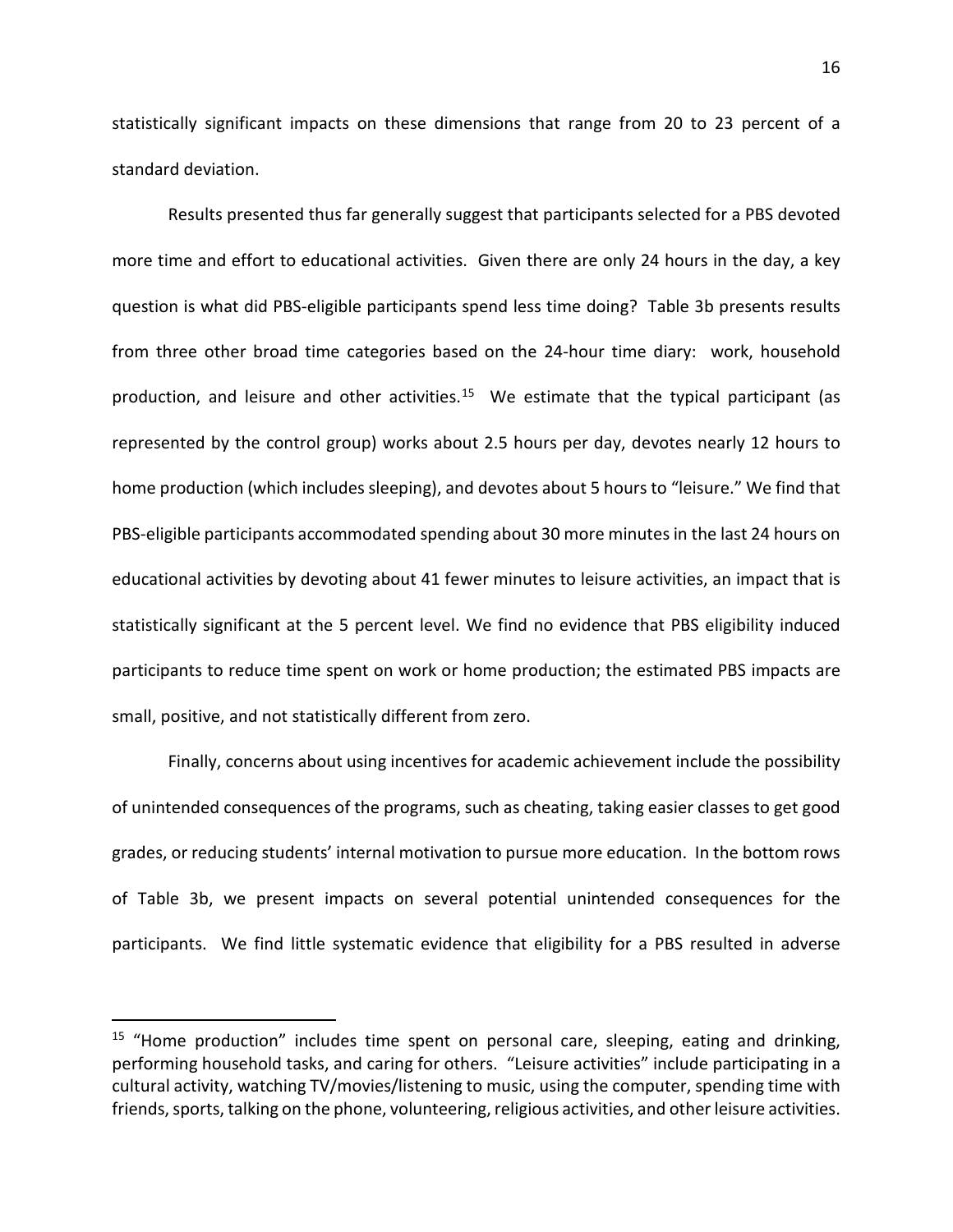outcomes. For example, those randomly selected for a PBS were no more likely to report having taken challenging classes, having asked for a re-grade, or having felt that they had to cheat, as evidenced by the lack of economic and statistical significance. However, they were more likely to report being satisfied with life (statistically significant at the 10% level), and more likely to report behavior consistent with an increase in internal motivations. Thus, the incentive payments did not seem to reduce their internal motivation.

Overall, the results in Tables 3a and 3b suggest that eligibility for a scholarship that requires achieving benchmarks results in an increase in time and effort devoted to educational activities and a consequent decrease in time devoted to leisure. Further, there is little evidence that the same incentives result in adverse outcomes, such as cheating, "grade grubbing," or taking easier classes. However, for many of the outcomes the impacts are not statistically different from zero.

To improve precision, in Table 4 we combine the individual outcomes into four activity domains using the SUR approach previously described. The activity domains are academic activities, quality of educational input, non-academic activities, and unintended consequences.<sup>[16](#page-19-0)</sup> We standardized the impacts reported in Tables 4 and 5 such that they represent average impacts

<span id="page-19-0"></span><sup>16</sup> *Educational activities* includes: "Hours spent on all academics in the last 24 hours," "Hours studied in past 7 days," "Prepared for last class in last 7 days," and "Attended most/all classes in last 7 days." *Quality of educational input* includes "Academic self-efficacy" and "MSLQ index." *Non-academic activities* includes "Hours on household production," "Hours on leisure," "Nights out for fun in the past 7 days," "Hours worked in last 24 hours," and "Hours worked in the past 7 days." *Unintended consequences*includes "Strongly agree/agree have taken challenging classes," "Ever felt had to cheat," "indices of external motivation and internal motivation," "Ever asked for a re-grade," and "Very satisfied/satisfied with life." We do not include whether an individual had "ever enrolled" in a postsecondary institution in the "all academic activities" index as it represents an academic decision on the extensive margin rather than the intensive margin, and participants were recruited on campus after they had made the decision to enroll.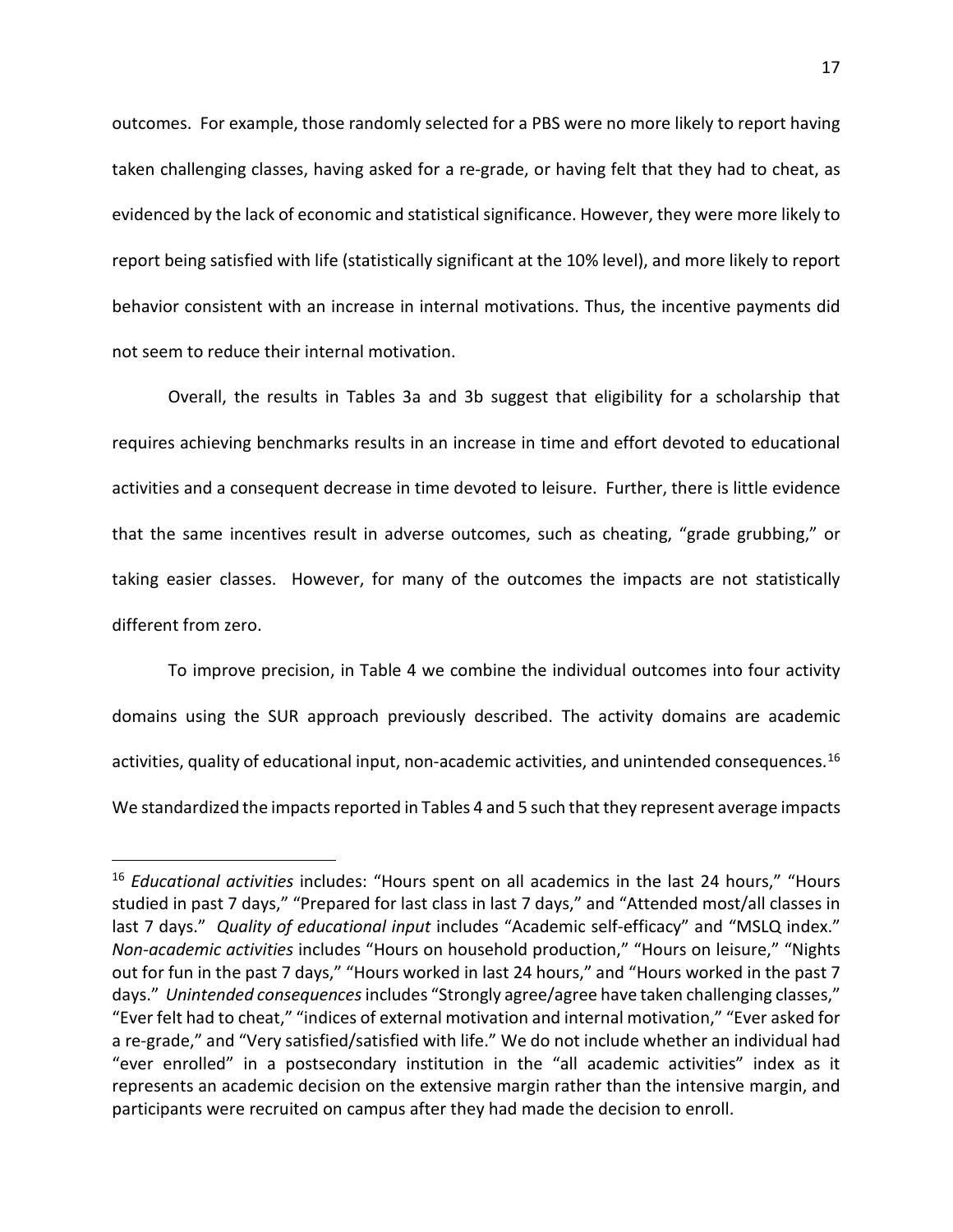as a percentage of the control group standard deviation, henceforth referred to as "effect sizes." Using this SUR method, we now estimate a positive impact on academic activities of about 10 percent of a standard deviation, which is statistically significant at the 5 percent level. We also continue to estimate a positive and statistically significant impact on the quality of educational effort. In addition, we estimate a reduction in non-academic activities, though the estimate is not significantly different from zero. Further, we estimate that, overall, there is no increase in "unintended consequences" from the financial incentive.<sup>17</sup> In sum, these results suggest that scholarship incentives change student time allocation by increasing time and effort spent on academic activities and decreasing time on other activities.

#### C. Impacts by Type of Participant

 $\overline{a}$ 

Finally, we consider whether the impact of the incentive scholarships differs by type of participant. In particular, we hypothesize that the scholarships should have a larger impact for participants who have a lower marginal cost of time and for those who are relatively more myopic meaning that they focus on near term payoffs rather than the longer-term benefits of postsecondary education. Because we do not directly observe these individual characteristics, we infer them based on background characteristics.<sup>[18](#page-20-1)</sup>

<span id="page-20-0"></span> $17$  In fact, in Table 4 the estimate of the impact on unintended consequences is negative and statistically significant. The literature is largely silent on why the incentives would have decreased unintended consequences, and we hesitate to speculate.

<span id="page-20-1"></span> $18$  The baseline characteristics between the treatment and control groups for these subgroups (age, race, primary language, etc.) are also statistically balanced. The p-values for the omnibus F-tests for treatment and control balance are: 0.756 for those with more than 11 years of schooling, 0.162 for those with less than 11 years of schooling, 0.973 for those without young children, and 0.98 for those with young children. Results are economically similar but statistically noisy if we control for baseline characteristics.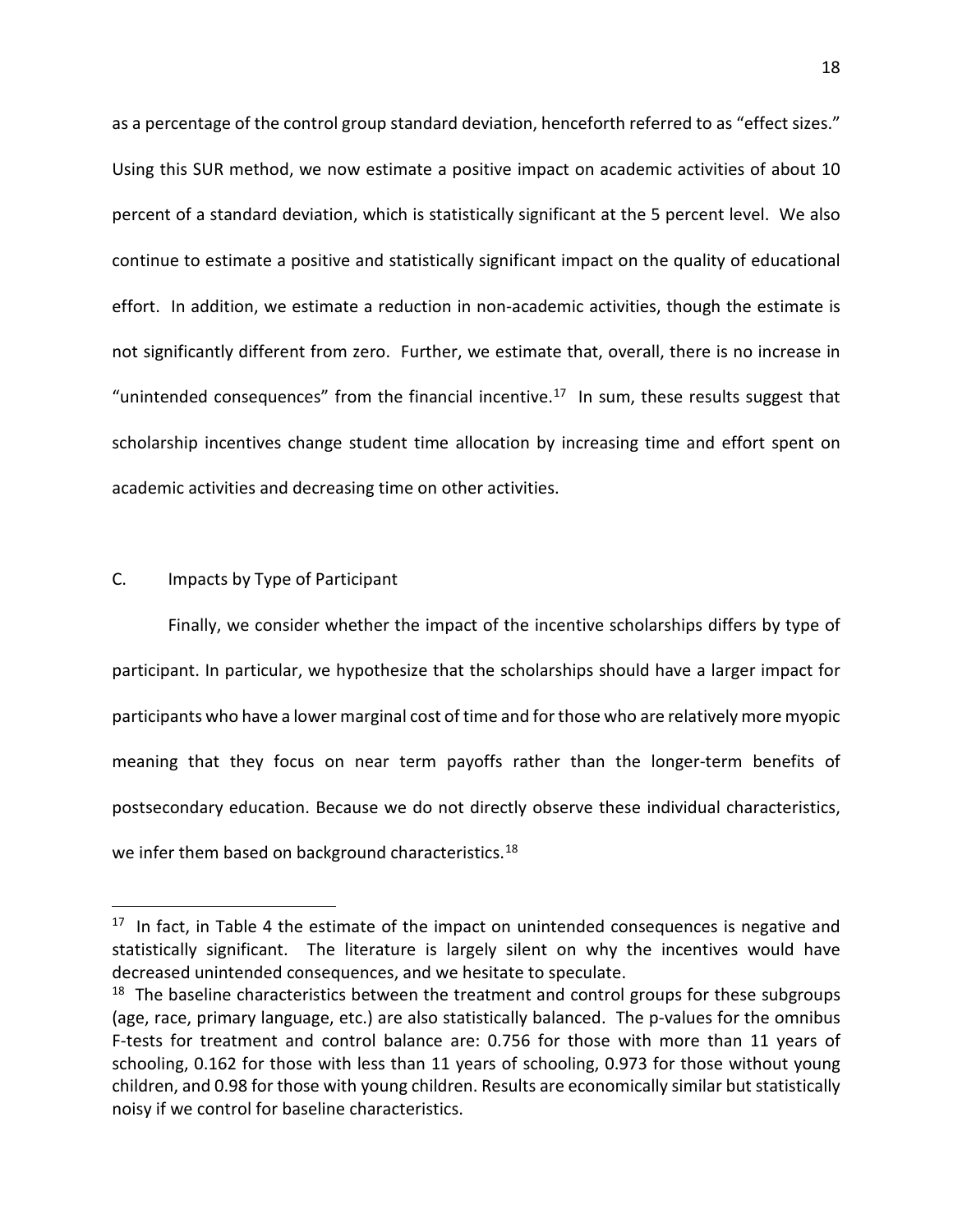In Panel A of Table 5, we estimate whether the incentive scholarships had a greater impact on those participants who did not have young children under the age of six on the assumption that parents of young children have time-inflexible parenting responsibilities that, in turn, raise the marginal cost of their study time. The SUR coefficient estimates in column (1) represent the main effect of PBS eligibility; those in column (2) represent the interaction effect. We list the p-value on the interaction term in column (3).

The estimated coefficient on the interaction term for all academic activities is positive in column (2) of Panel A in Table 5 indicating that the impact of the PBS was larger for those without children, as expected. Specifically, those without young children increased their time on academic activities by more than those with young children. Notably, however, eligibility for a PBS generated a larger impact on the quality of educational input for those with young children compared to those without. This may not be surprising, as one might expect that those who find it costly to increase the quantity of their effort will try, instead, to increase the quality of that effort in order to reach the scholarship benchmark(s). In all cases, the interaction term is not statistically significant at conventional levels due to large standard errors, but the pattern of coefficients is suggestive that those who can make time adjustments do so.

As a second exercise, we examine if the scholarships had a differential impact on a subgroup of students who had completed 11 or fewer years of schooling before completing a GED or enrolling in (community) college. This is a reasonably large group of individuals who are getting a "second" chance at schooling but are arguably less prepared for college because they did not complete their high school education. These results are reported in Panel B of Table 5.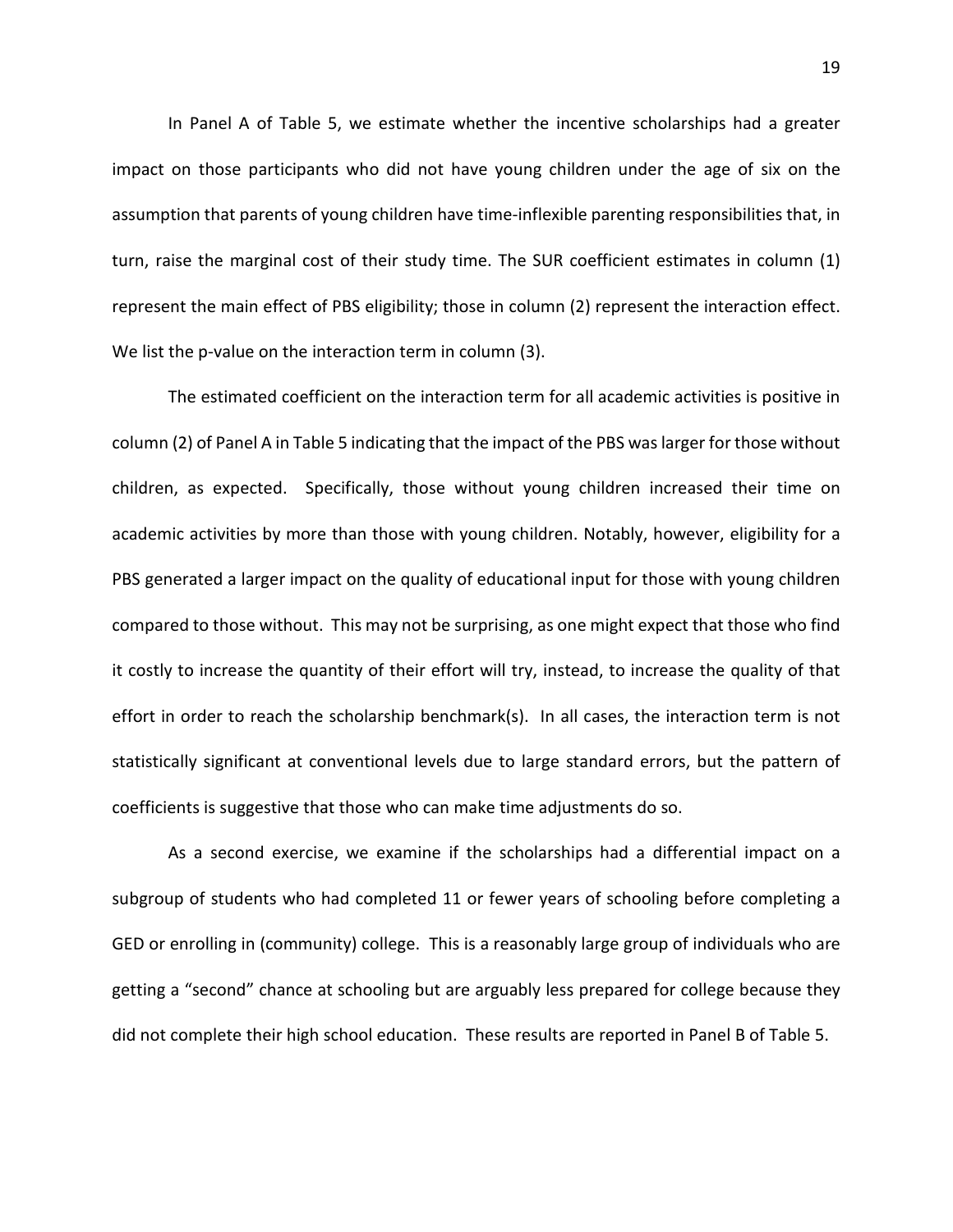We find suggestive evidence that incentives matter more for these second-chance students. For example, the program'simpacts on time spent on educational activities and quality of educational input were statistically significantly larger for participants who dropped out of high school before  $12<sup>th</sup>$  grade than for those who had completed more schooling. We also estimate larger impacts on non-academic activities for the high school dropouts, but this difference is not statistically significant at conventional levels. These differences are consistent with our conjecture that the responses to incentives may be larger for students who are myopic in their time preferences.

 While we do not have direct measures of the marginal cost of time for participants or the rates at which they discount the future, we find some evidence that the performance-based scholarships had larger impacts for two subgroups that could be explained by the incentive mechanisms largely working through hypothesized channels.

### **V. Conclusion**

Education policymakers have been interested in using incentives to improve educational outcomes at the postsecondary level; however, the research evidence is mixed. We find evidence that students eligible for performance-based scholarships increase the quantity and quality of effort spent on educational activities, and decrease their time spent on other activities. Further, we find some evidence that students we expect to be most responsive to the incentive—such as those with fewer time constraints and those who may be more myopic in their time preferences—likely were.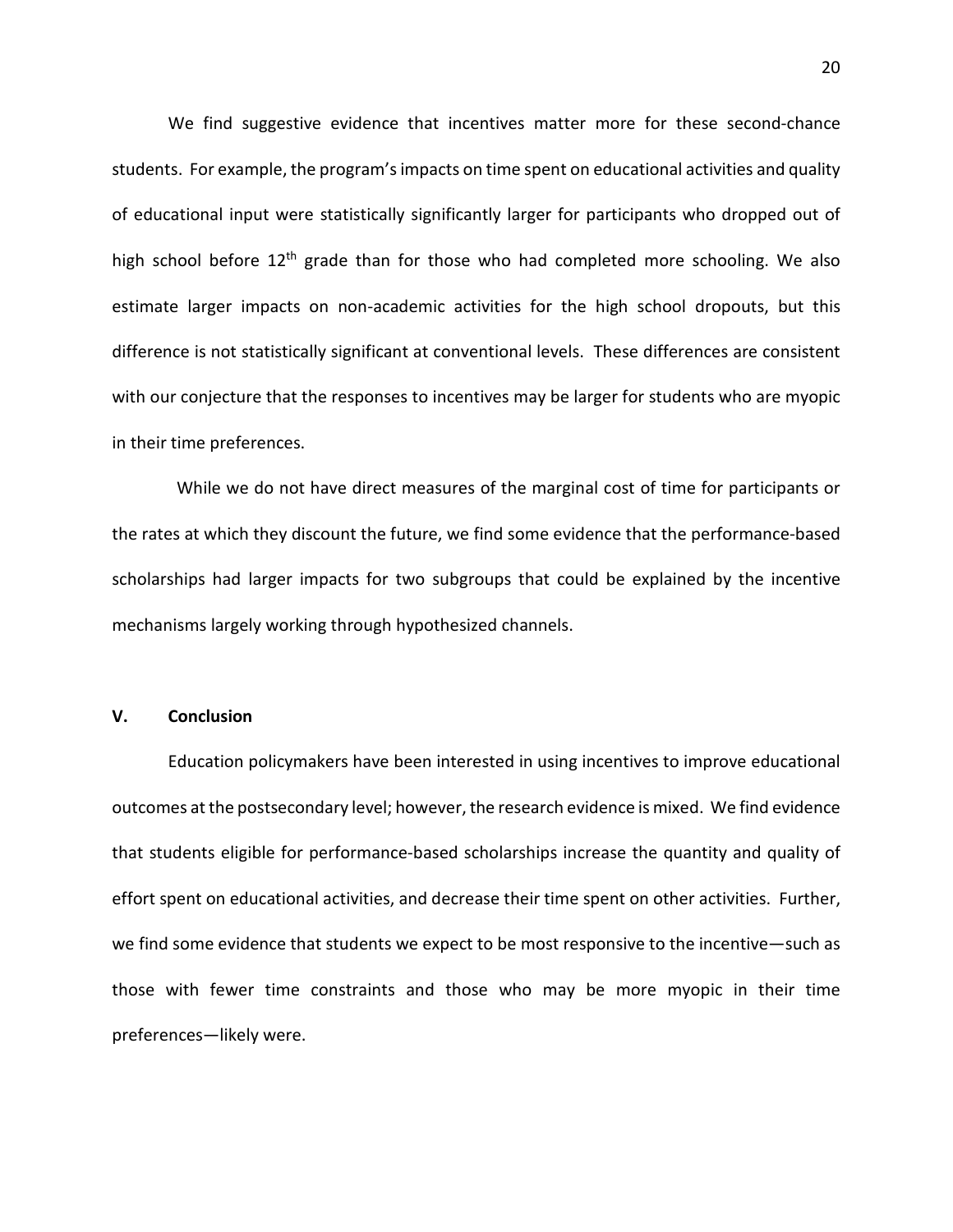This study highlights the potential benefits of better understanding student behavior in response to interventions to provide insights for future policy development. For example, if further research confirms that, indeed, those most likely to be constrained by time (such as parents) are less able to change the amount of time devoted to studies, then effective strategies to improve educational attainment among nontraditional students must account for these constraints. Specifically, any efforts to improve educational outcomes for these students must also address constraints on their time by providing them the resources to respond to the intervention or program, such as strategic scheduling and bundling of classes, or a more condensed curricula. Further, if this intervention was more effective for high school drop outs because of a difference in time preference, interventions aimed at assisting this population of students would be more effective if combined with more immediate reward systems. Finally, while the evidence from this and other studies suggests modest impacts on educational outcomes, performance-based scholarships may still be a useful tool in postsecondary education policy. Evidence from Barrow, Richburg-Hayes, Rouse, and Brock (2014), suggests that small impacts on educational attainment be cost effective. Thus, these modest positive behavioral changes may be economically relevant, especially for those most able to take advantage of the incentive.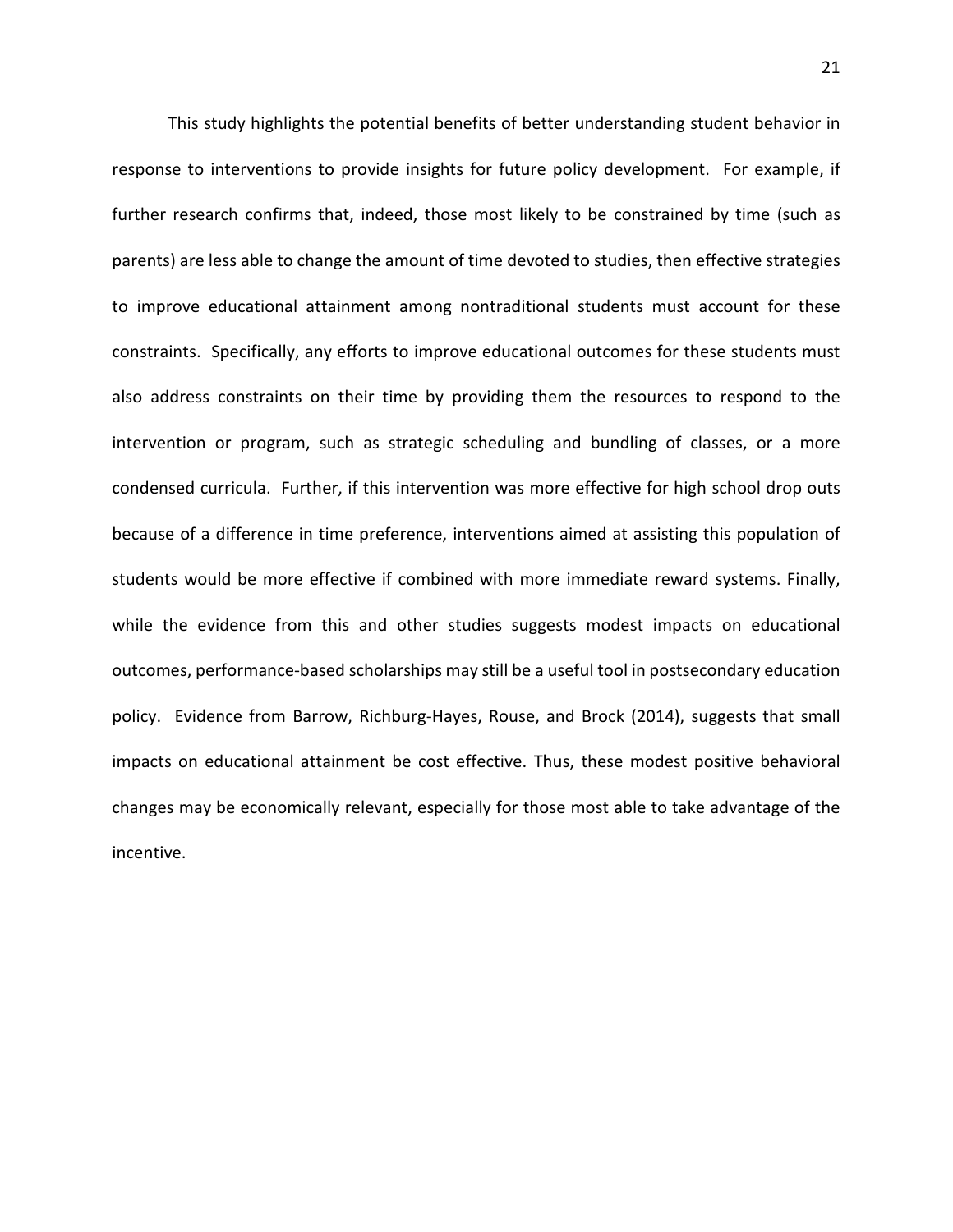#### **References**

- Angrist, J., Lang, D. & Oreopoulos, P. (2009). Incentives and services for college achievement: Evidence from a randomized trial. *American Economic Journal: Applied Economics*, 1(1), 136-63.
- Angrist, J., Oreopoulos, P., & Williams, T. (2014). When opportunity knocks, who answers? New evidence on college achievement awards. *The Journal of Human Resources*, 49(3), 572- 610.
- Angrist, J., Autor, D., Hudson, S., & Pallais, A. (2016). Evaluating post-secondary aid: Enrollment, persistence, and projected completion effects. NBER Working Paper No. 23015. doi: 10.3386/w23015. Accessed 4 December 2017.
- Barrow, L., Richburg-Hayes, L., Rouse, C. E., & Brock, T. (2014). Paying for performance: The education impacts of a community college scholarship program for low-income adults. *Journal of Labor Economics*, 32(3), 563-599.
- Barrow, L., & Rouse, C. E. (2013). Technical report on the PBS time use survey. https://www.chicagofed.org/~/media/others/people/researchresources/barrow/barrow-pbs-time-use-survey-pdf.pdf?la=en.
- Barrow, L., & Rouse, C. E. (2018). Financial incentives and educational investment: The impact of performance-based scholarships on student time use. Education Finance and Policy, 13(4), 419-448.
- Carlson, D. E., Elwert, F., Hillman, N., Schmidt, A., & Wolfe, B. L. (2019). The effects of financial aid grant offers on postsecondary educational outcomes: New experimental evidence from the Fund for Wisconsin Scholars. NBER Working Paper No. 26419. doi: 10.3386/w26419. Accessed 15 November 2019.
- Cornwell, C. M., Lee, K. H., & Mustard, D. B. (2005). Student responses to merit scholarship rules. *Journal of Human Resources*, 50(4), 895-917.
- Deci, E. L. (1975). *Intrinsic Motivation*. New York: Plenum.
- Deci, E. L., Koestner, R., & Ryan, R. M. (1999). A meta-analytic review of experiments examining the effects of extrinsic rewards on intrinsic motivation. *Psychological Bulletin*, 126(6), 627-668.
- Deci, E. L. & Ryan, R. M. (1985). *Intrinsic motivation and self-determination in human behavior*. New York: Plenum.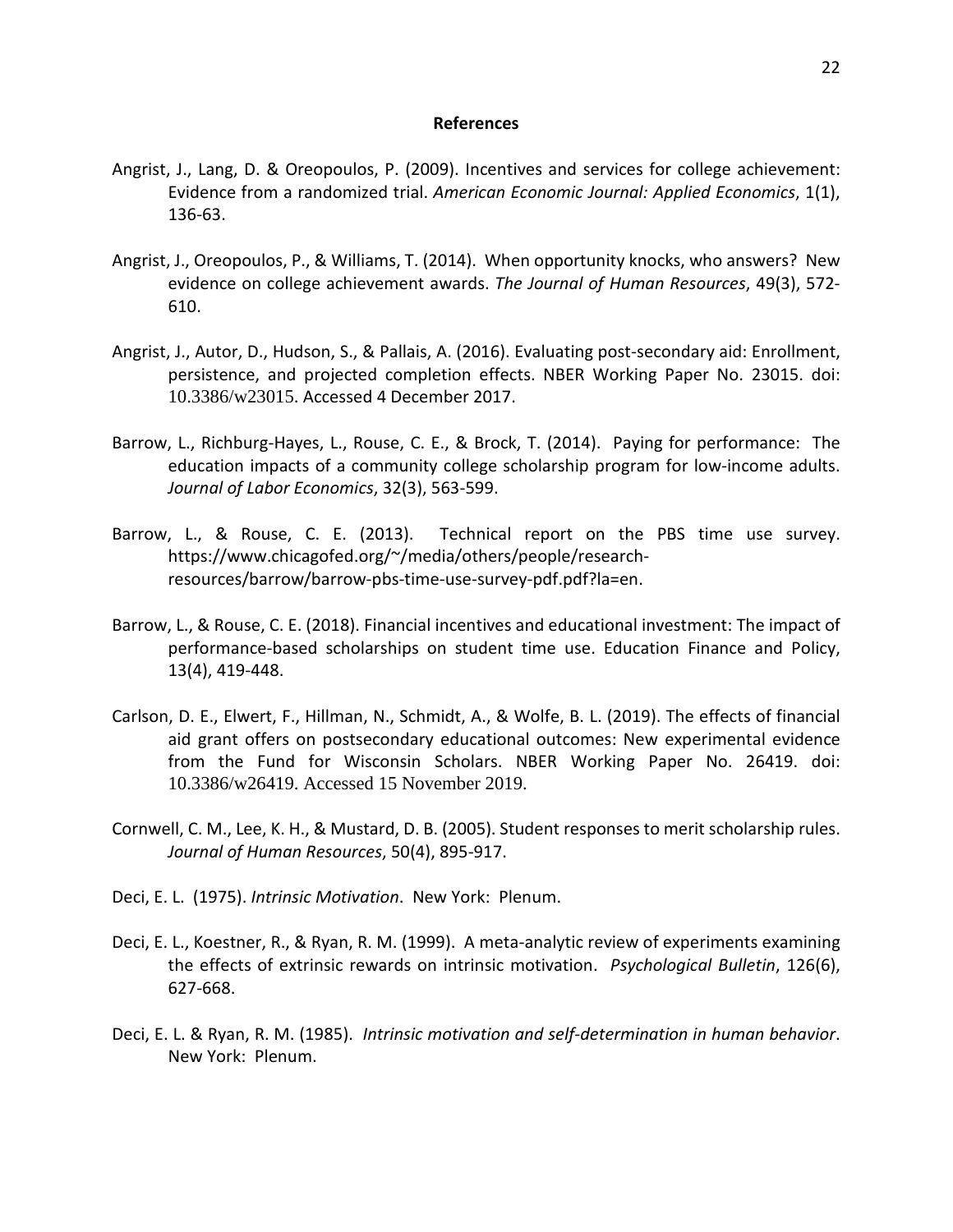- Dynarski, S. M. (2008). Building the stock of college-educated labor. *Journal of Human Resources*, 43(3), 576-610.
- Jackson, C. K. (2010). A little now for a lot later: A look at a Texas Advanced Placement incentive program. *Journal of Human Resources*, 45(3), 591-639.
- Kling, J. R., & Liebman, J. B. (2004). Experimental analysis of neighborhood effects on youth. Princeton University Industrial Relations Section Working Paper No. 483. http://arks.princeton.edu/ark:/88435/dsp01m613mx58m. Accessed 14 August 2013.
- Leuven, E., Oosterbeek, H., & van der Klaauw, B. (2010). The effect of financial rewards on students' achievement: Evidence from a randomized experiment. *Journal of the European Economic Association*, 8(6), 1243-1265.
- Mayer, A., Patel, R., Rudd, T., & Ratledge, A. 2015. Designing scholarships to improve college success: Final report on the Performance-Based Scholarship Demonstration. MDRC report. https://www.mdrc.org/sites/default/files/designing scholarships FR.pdf. Accessed 13 January 2020.
- Midgley, C., Maehr, M. L., Hruda, L. Z., Anderman, E., Anderman, L., Freeman, K. et al. (2000). Manual for the patterns of adaptive learning scales. University of Michigan monograph. Available at: http://www.umich.edu/~pals/PALS%202000\_V13Word97.pdf. Accessed 28 June 2012.
- National Commission on Excellence in Education, U.S. Dept. of Education (1983). *A nation at risk: The imperative for educational reform.* Report. Available at: https://www.edreform.com/wpcontent/uploads/2013/02/A\_Nation\_At\_Risk\_1983.pdf.
- De Paola, M., Scoppa, V., & Nisticó, R. (2012). Monetary incentives and student achievement in a depressed labor market: Results from a randomized experiment. *Journal of Human Capital*, 6(1), 56-85.
- Patel, R., Richburg-Hayes, L., de la Campa, E., & Rudd, T. (2013). *Performance-based scholarships: What have we learned? Interim findings from the PBS demonstration*. MDRC report. https://www.mdrc.org/publication/performance-based-scholarships-what-have-welearned. Accessed 18 October 2013.
- Patel, R., & Rudd, T. (2012). Can scholarships alone help students succeed? Lessons from two New York City community colleges. MDRC report. Retrieved from the MDRC website: https://www.mdrc.org/publication/can-scholarships-alone-help-students-succeed. Accessed 30 May 2013.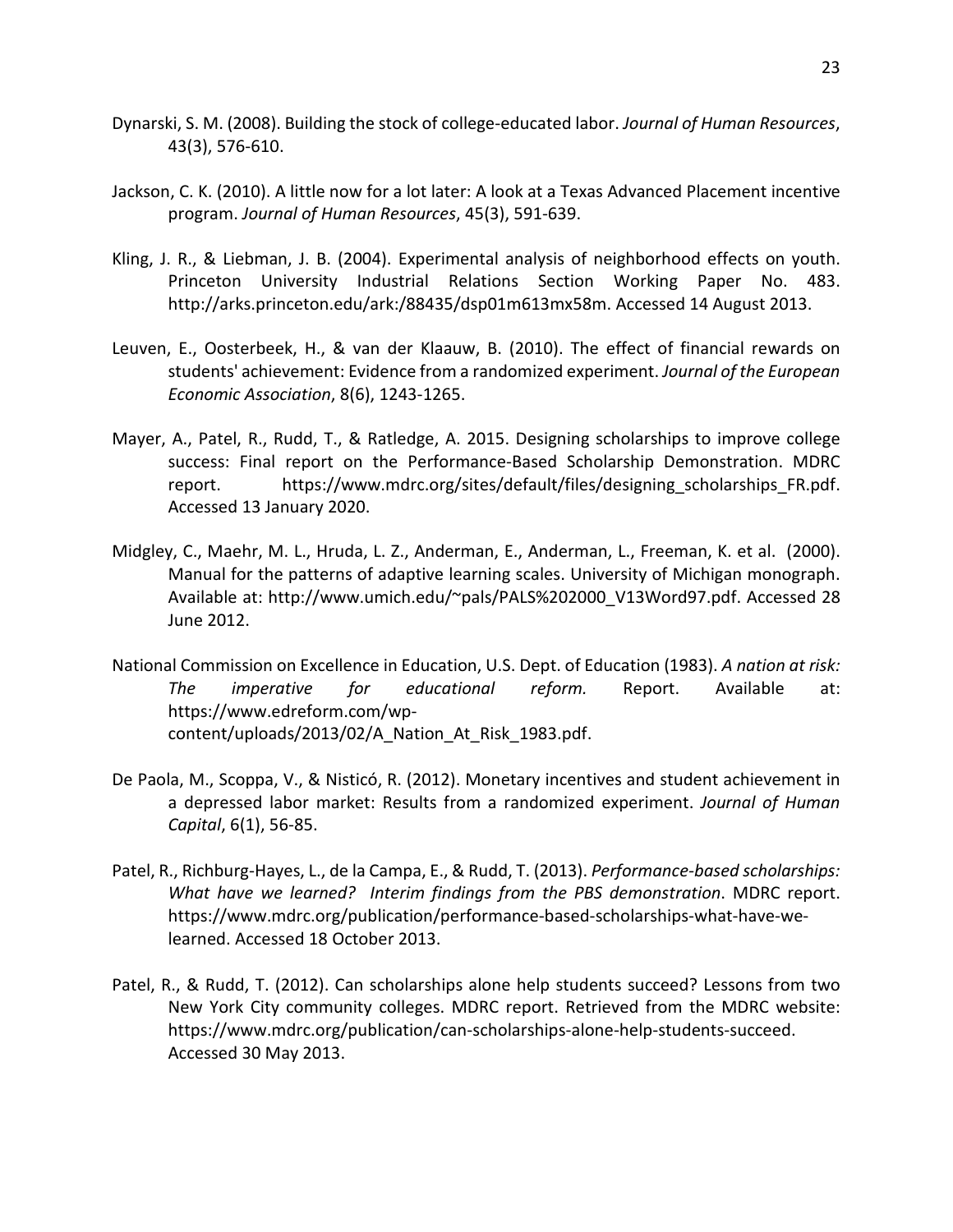- Pintrich, P. R., & De Groot, E. V. (1990). Motivational and self-regulated learning components of classroom academic performance. *Journal of Educational Psychology*, 82(1), 33-40.
- Pintrich, P. R., Smith, D. A. F., Garcia, T., & McKeachie, W. J. (1991). A manual for the use of the Motivated Strategies for Learning Questionnaire (MSLQ). Office of Educational Research and Improvement/Department of Education (OERI/ED) Technical Report No. 91-B-004. Available at: https://files.eric.ed.gov/fulltext/ED338122.pdf. Accessed 26 March 2012.
- Richburg-Hayes, L., Sommo, C., & Welbeck, R. (2011). Promoting full-time attendance among adults in community college. MDRC report. https://www.mdrc.org/publication/promoting-full-time-attendance-among-adultscommunity-college. Accessed 14 March 2012.
- Scott-Clayton, J. (2011). On money and motivation: A quasi-experimental analysis of financial incentives for colleges achievement. *Journal of Human Resources*, 46(3), 614-646.
- U.S. Department of Education (2008). National Postsecondary Student Aid Study. Available at: https://nces.ed.gov/surveys/npsas/.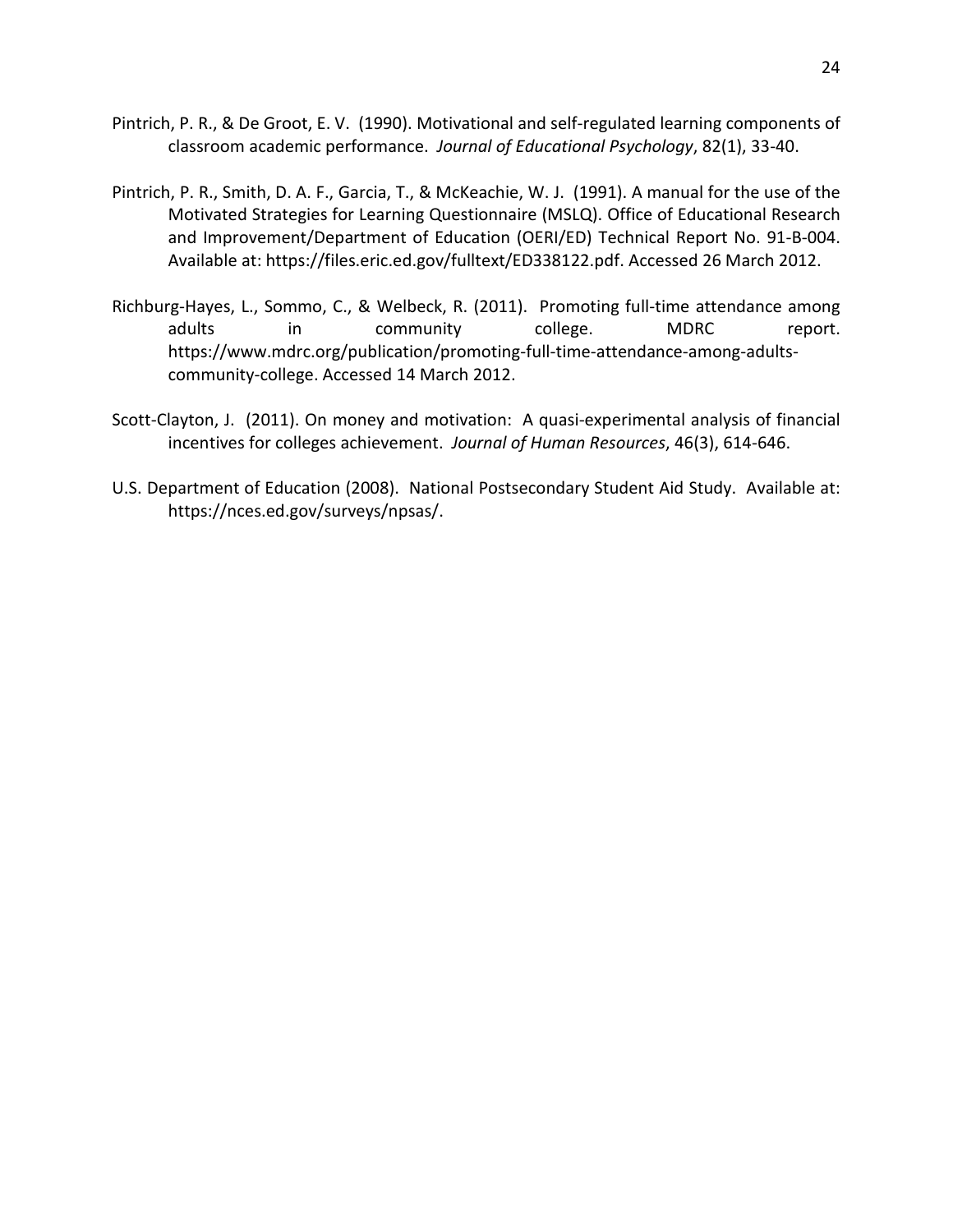|                  | <b>BMCC</b>  | <b>Hostos</b> |          |
|------------------|--------------|---------------|----------|
|                  | \$1,300/term | \$1,300/term  | Combined |
| Cohort           | 2 or 3 terms | 2 or 3 terms  |          |
| <b>Fall 2008</b> | 368          |               | 368      |
| Spring 2009      | 374          | 140           | 514      |
| <b>Fall 2009</b> | 426          | 193           | 619      |
|                  |              |               |          |
| Total            | 1,168        | 333           | 1501     |
|                  |              |               |          |

# **Table 1: Total (Baseline) Sample Size by Cohort and Site**

Notes: "BMCC" is the Borough of Manhattan Community College. "Hostos" is Hostos Community College.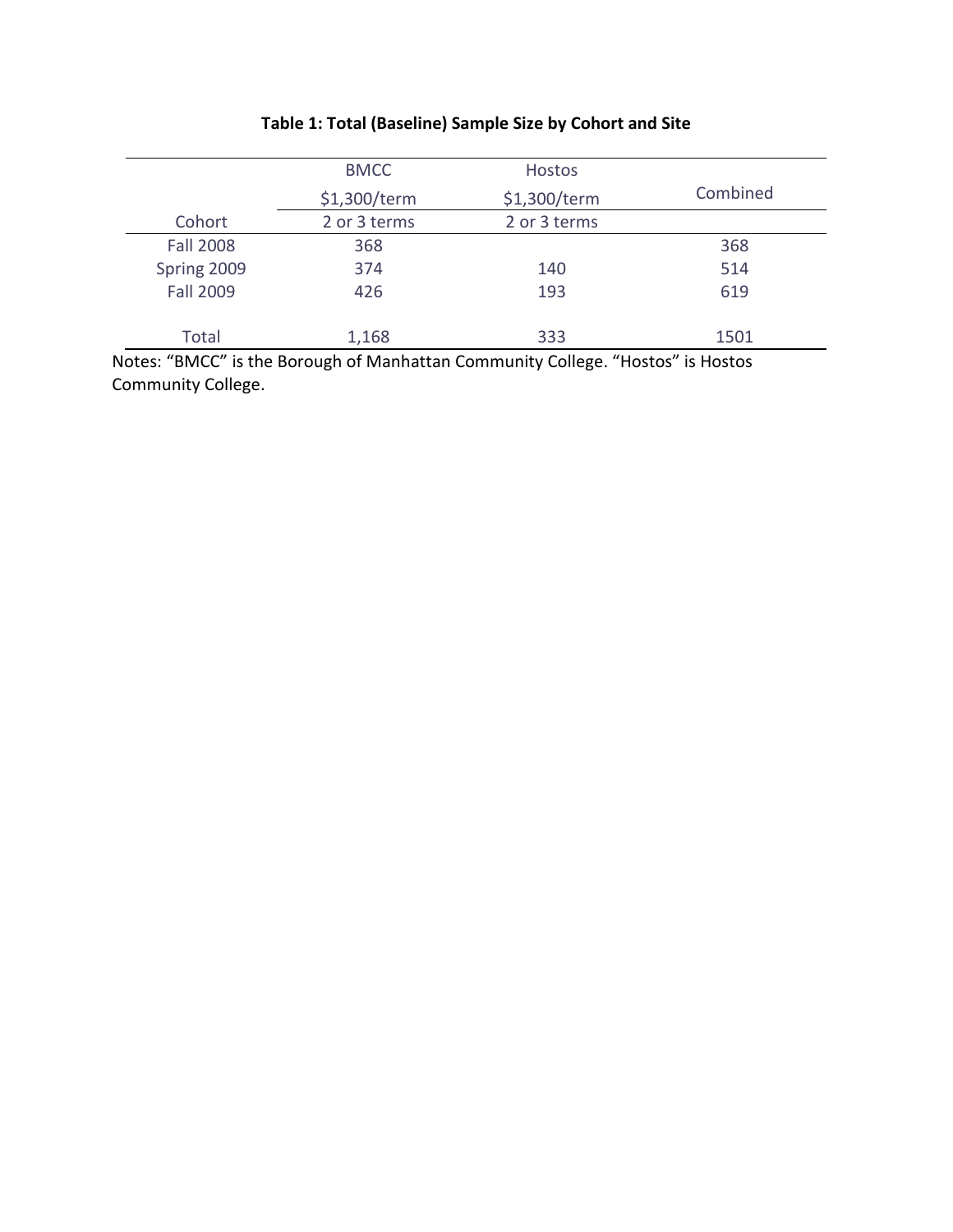|                                             | <b>MDRC PBS</b> | NPSAS 2-Year           |
|---------------------------------------------|-----------------|------------------------|
| Characteristics                             | participants    | <b>Public Colleges</b> |
|                                             | (1)             | (2)                    |
| Age (years)                                 | 26.5            | 27.0                   |
| Age 21-35 (%)                               | 99.9            | 96.2                   |
| Female (%)                                  | 69.1            | 52.1                   |
| Race/ethnicity (%)                          |                 |                        |
| Hispanic/Latino                             | 44.3            | 21.6                   |
| <b>Black</b>                                | 37.2            | 18.8                   |
| Asian                                       | 9.7             | 7.1                    |
| Native American                             | 0.2             | 1.9                    |
| Other                                       | 1.0             | 1.8                    |
| Children                                    |                 |                        |
| Has any children (%)                        | 47.8            | 46.9                   |
| Number of children                          | 0.8             | 1.8                    |
| Household size                              |                 | 2.6                    |
| Education                                   |                 |                        |
| Years since high school                     | 6.8             | 7.0                    |
| Enrolled to complete certificate program    | 2.9             | 12.1                   |
| Enrolled to transfer to 4-year college      | 43.1            | 32.1                   |
| Highest degree completed                    |                 |                        |
| <b>GED</b>                                  | 26.6            | 19.9                   |
| High school diploma                         | 55.4            | 54.1                   |
| Technical certificate or Associate's degree | 15.1            | 19.3                   |
| First family member to attend college (%)   | 32.9            | 47.0                   |
| Highest degree by either parent (%)         |                 |                        |
| Did not complete high school                | 24.2            | 13.4                   |
| High school diploma or equivalent           | 32.9            | 33.6                   |
| Some college including tech certificate     | 16.1            | 18.9                   |
| Associate's or similar degree               | 6.4             | 8.5                    |
| 4-year bachelor's degree or higher          | 20.3            | 25.6                   |
| Non-English spoken at home (%)              | 54.6            | 19.6                   |
| Number of observations                      | 1,501           | 250,997                |

### **Table 2: Characteristics of PBS Study Participants and First-year Students in the National Postsecondary Student Aid Study (NPSAS) of 2008**

Notes: Based on authors' calculations from MDRC data (column 1) and data from the U.S. Department of Education's 2007-08 National Postsecondary Student Aid Study (NPSAS) using PowerStats (column 2). We limit the NPSAS data to first-time students, enrolled at any point from July 1 through December 31, 2007. For comparability with the PBS study participants, we also limit the sample to students from 22 to 36 years of age attending public two-year colleges. The NPSAS means and number of observations are weighted by the 2008 study weight.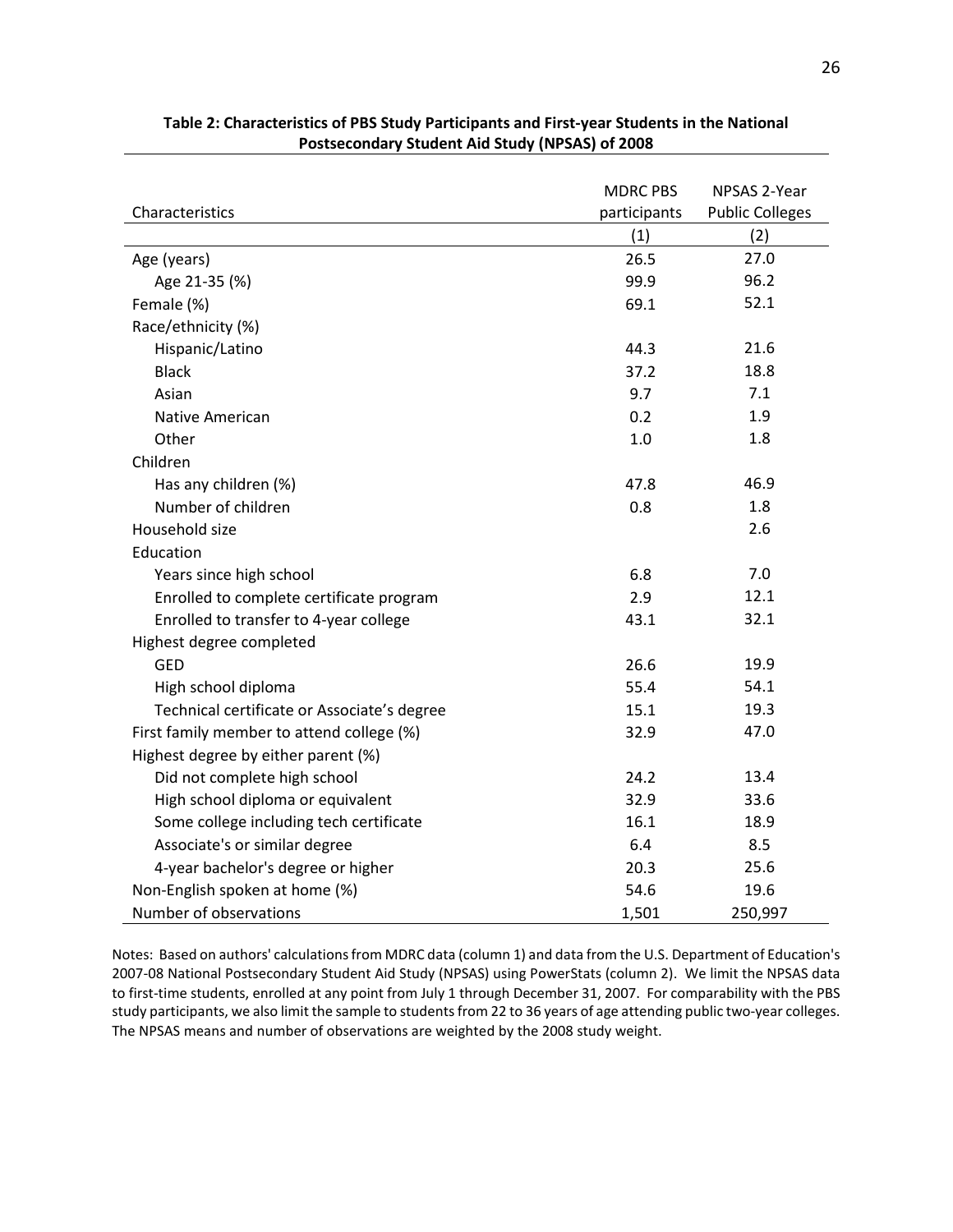| Table 3a: OLS Estimates of PBS Impact on Academic Outcomes |                             |                                      |                                                  |     |  |
|------------------------------------------------------------|-----------------------------|--------------------------------------|--------------------------------------------------|-----|--|
|                                                            | <b>PBS Impact Estimates</b> |                                      |                                                  |     |  |
|                                                            | Control Mean                | No Baseline<br>Controls <sup>a</sup> | Including<br><b>Baseline</b><br>Characteristicsb | Obs |  |
| Variable                                                   | (1)                         | (2)                                  | (3)                                              | (4) |  |
| Ever Enrolled Postsecondary (share)                        | 0.922                       | $-0.012$<br>(0.023)                  | $-0.009$<br>(0.023)                              | 613 |  |
| Hours on All Academics in Last 24 Hours                    | 4.504                       | 0.470<br>(0.314)                     | 0.342<br>(0.313)                                 | 613 |  |
| Hours per Day Studied in Past 7 Days                       | 2.843                       | 0.217<br>(0.204)                     | 0.126<br>(0.205)                                 | 611 |  |
| Prepared for Last Class (share)                            | 0.810                       | 0.026<br>(0.032)                     | 0.034<br>(0.032)                                 | 606 |  |
| Attended Most/All Classes in Past 7 Days<br>(share)        | 0.778                       | $0.062*$<br>(0.032)                  | $0.060*$<br>(0.033)                              | 613 |  |
| PALS Academic Self-Efficacy <sup>c</sup>                   | 0.000                       | $0.189**$<br>(0.078)                 | $0.187**$<br>(0.077)                             | 610 |  |
| MSLQ Index <sup>c</sup>                                    | 0.000                       | $0.225***$<br>(0.078)                | $0.227***$<br>(0.075)                            | 613 |  |

Notes: Estimates obtained via ordinary least squares (OLS) regressions. Standard errors are shown in parentheses, and the number of observations in each estimate is shown in column (4).<br><sup>a</sup> Estimates include location-cohort fixed effects.

**b Estimates include location-cohort fixed effects and baseline characteristics—age; number of months between HS diploma/GED receipt and random assignment;** standardized responses to exit questions based on motivation; as well as indicators for sex is female; race/ethnicity is Hispanic/Latino, black/African American, Asian, white, American Indian or Alaska native, or other; having no children younger than 6 years old; any household member receiving unemployment insurance, SSI, TANF, or food stamps; being dependent on parents for more than 50% of expenses; current employment; highest level of education less than 12<sup>th</sup> grade, a HS diploma, a GED, an occupational or technical certificate, or an Associate's degree; being the first in family to go to college; main reason for enrolling in college is to get an Associate's degree, certificate, job skills, or transfer to a four-year college; primary language is English, or primary language is Spanish.<br><sup>c</sup> Outcomes has been standardized using the control group distribu

\*\*\* indicates statistical significance at the 1% level; \*\* indicates statistical significance at the 5% level; and \* indicates statistical significance at the 10% level.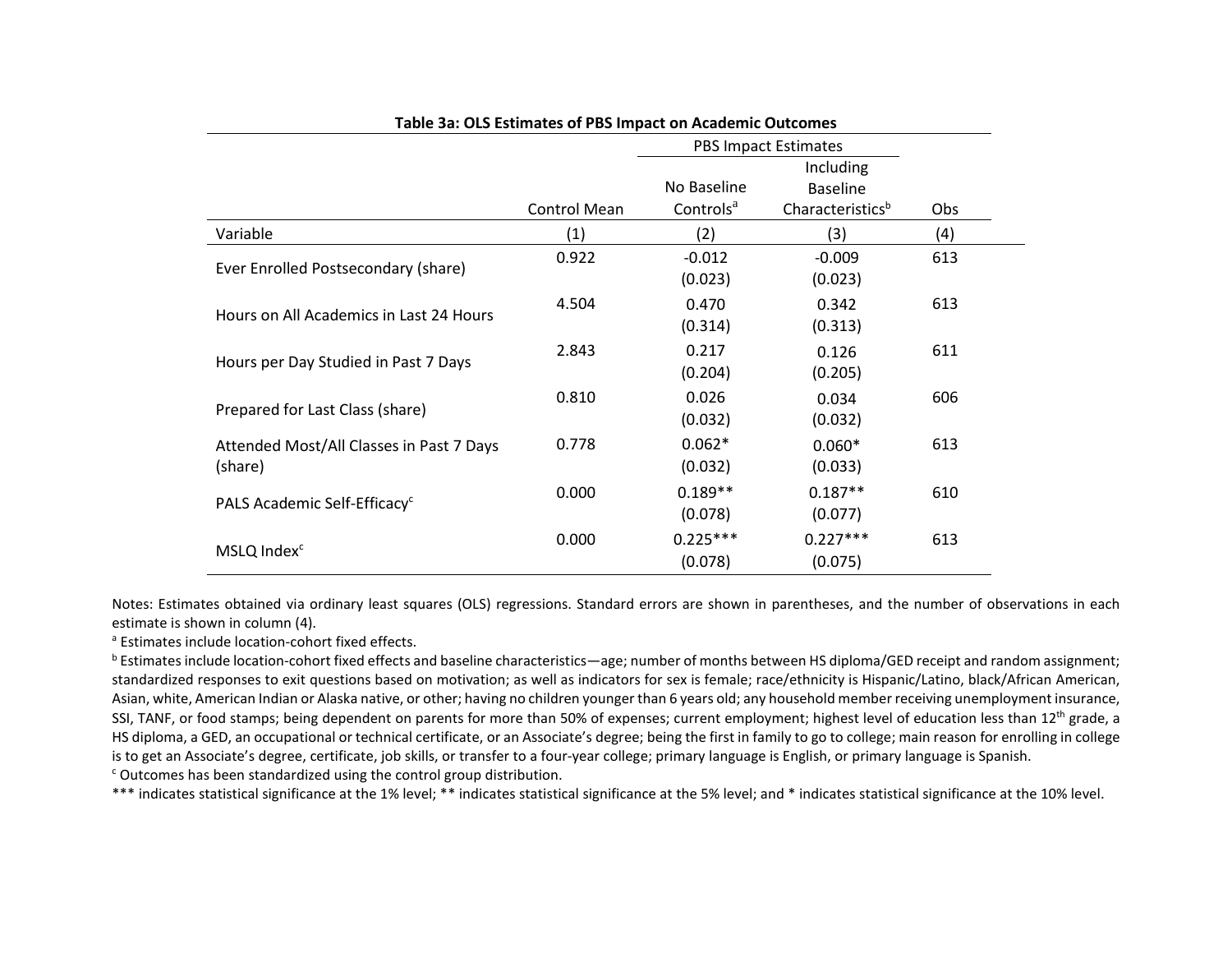|                                                             |                            | <b>PBS Impact Estimates</b>                 |                                                         |            |
|-------------------------------------------------------------|----------------------------|---------------------------------------------|---------------------------------------------------------|------------|
| Variable                                                    | <b>Control Mean</b><br>(1) | No Baseline<br>Controls <sup>a</sup><br>(2) | Including<br><b>Baseline</b><br>Characteristicsb<br>(3) | Obs<br>(4) |
| Hours Worked in Last 24 Hours                               | 2.496                      | 0.096<br>(0.299)                            | 0.112<br>(0.283)                                        | 613        |
| Hours Worked in Past 7 Days                                 | 14.953                     | 0.671<br>(1.414)                            | 1.119<br>(1.137)                                        | 605        |
| Hours on Household Production in Last 24 Hours              | 11.887                     | 0.118<br>(0.352)                            | 0.408<br>(0.344)                                        | 613        |
| Hours on Leisure in Last 24 Hours                           | 5.080                      | $-0.689**$<br>(0.302)                       | $-0.865***$<br>(0.307)                                  | 613        |
| Times Out in Past 7 Days                                    | 0.761                      | $-0.014$<br>(0.084)                         | $-0.021$<br>(0.087)                                     | 613        |
| Strongly Agree/Agree to Take Challenging Classes<br>(share) | 0.451                      | 0.024<br>(0.041)                            | 0.005<br>(0.042)                                        | 607        |
| Ever Felt Had to Cheat (share)                              | 0.176                      | $-0.027$<br>(0.030)                         | $-0.026$<br>(0.031)                                     | 611        |
| External Motivation <sup>c</sup>                            | 0.000                      | 0.031<br>(0.088)                            | 0.046<br>(0.083)                                        | 558        |
| Internal Motivation <sup>c</sup>                            | 0.000                      | $0.195***$<br>(0.076)                       | $0.191***$<br>(0.068)                                   | 560        |
| Ever Asked for Regrade (share)                              | 0.262                      | $-0.018$<br>(0.036)                         | $-0.025$<br>(0.038)                                     | 609        |
| Very Satisfied/Satisfied with Life (share)                  | 0.494                      | $0.070*$<br>(0.041)                         | 0.064<br>(0.041)                                        | 608        |

# **Table 3b: OLS Estimates of PBS Impact on Quality of Non-academic Outcomes and Potential Unintended Consequences**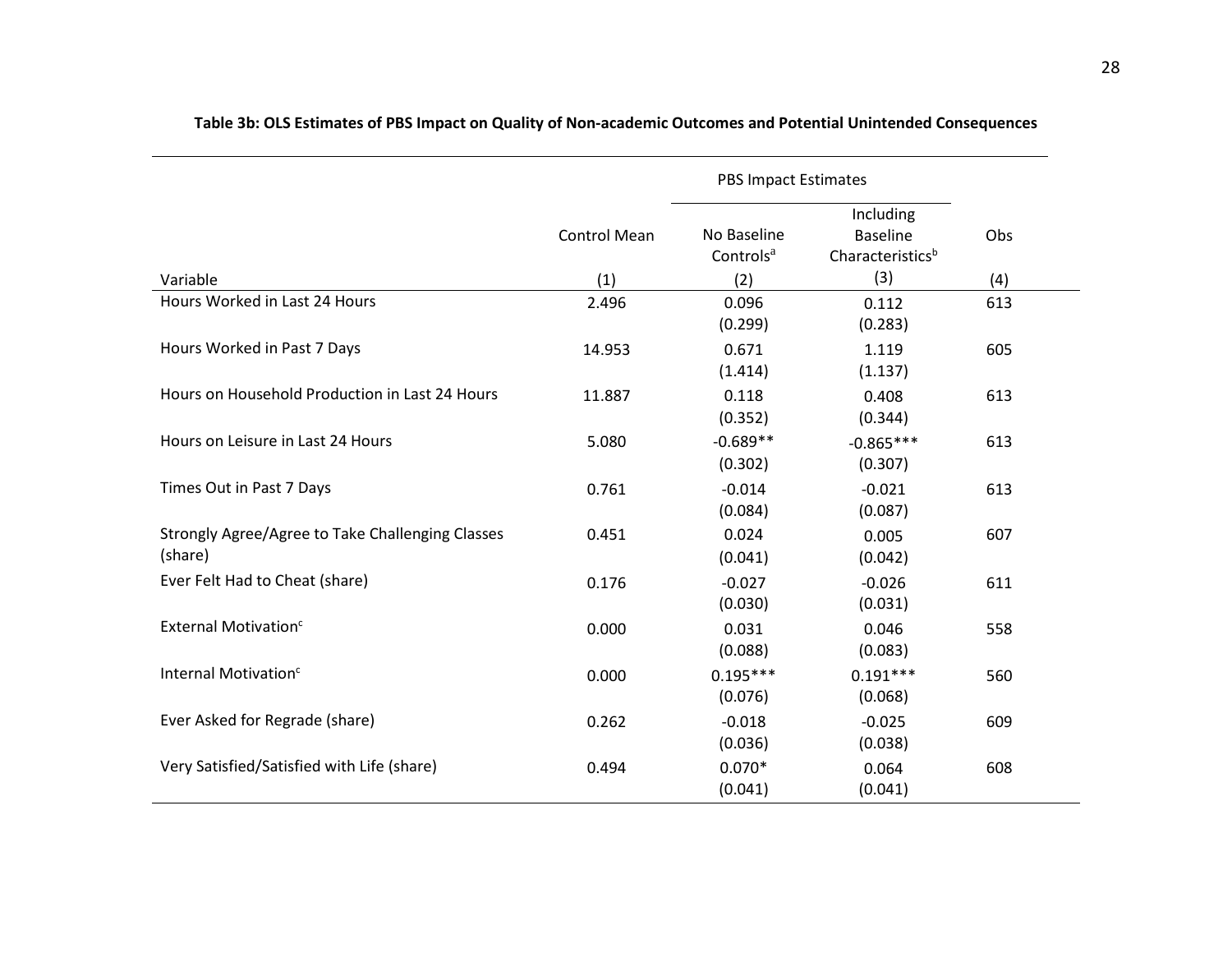Notes: Estimates obtained via ordinary least squares (OLS) regressions. The number of observations in each estimate is shown in column (4). a Estimates include location-cohort fixed effects.

 $b$  Estimates include location-cohort fixed effects and baseline characteristics—age; number of months between HS diploma/GED receipt and random assignment; standardized responses to exit questions based on motivation; as well as indicators for sex is female; race/ethnicity is Hispanic/Latino, black/African American, Asian, white, American Indian or Alaska native, or other; having no children younger than 6 years old; any household member receiving unemployment insurance, SSI, TANF, or food stamps; being dependent on parents for more than 50% of expenses; current employment; highest level of education less than 12<sup>th</sup> grade, a HS diploma, a GED, an occupational or technical certificate, or an Associate's degree; being the first in family to go to college; main reason for enrolling in college is to get an Associate's degree, certificate, job skills, or transfer to a four-year college; primary language is English, or primary language is Spanish.<br><sup>c</sup> Outcome has been standardized using the control group distribut

\*\*\* indicates statistical significance at the 1% level; \*\* indicates statistical significance at the 5% level; and \* indicates statistical significance at the 10% level.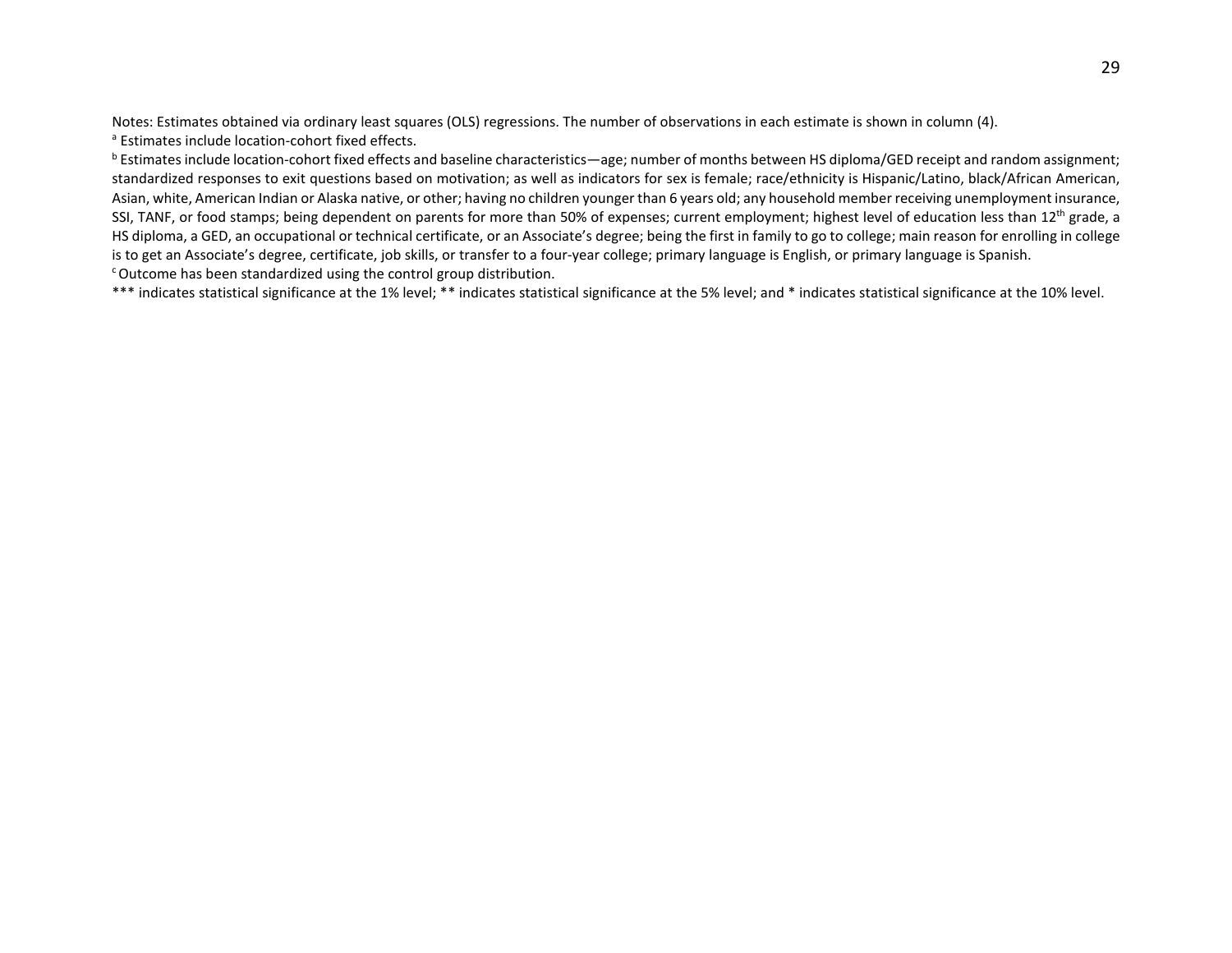|                                      | PBS Impact |
|--------------------------------------|------------|
|                                      | (1)        |
| All Academic Activities              | $0.106**$  |
|                                      | (0.051)    |
| <b>Quality of Educational Input</b>  | $0.207***$ |
|                                      | (0.068)    |
| Non-Academic Activities              | $-0.021$   |
|                                      | (0.030)    |
| Unintended Consequences <sup>a</sup> | $-0.077**$ |
|                                      | (0.033)    |

### **Table 4: Index Estimates of PBS-Impact using SUR**

Notes: Estimates are indexed estimates obtained via the seemingly unrelated regression strategy discussed in the paper and reflect an average effect size. All regressions include location-cohort fixed-effects.<br><sup>a</sup> In the "Unintended Consequences" Index, Internal Motivation, Agree to Take Challenging Classes & Satisfied with

Life are adjusted so that a negative indicates a "good" outcome.

\*\*\* indicates statistical significance at the 1% level; \*\* indicates statistical significance at the 5% level; and \* indicates statistical significance at the 10% level. There are 613 observations in each estimate.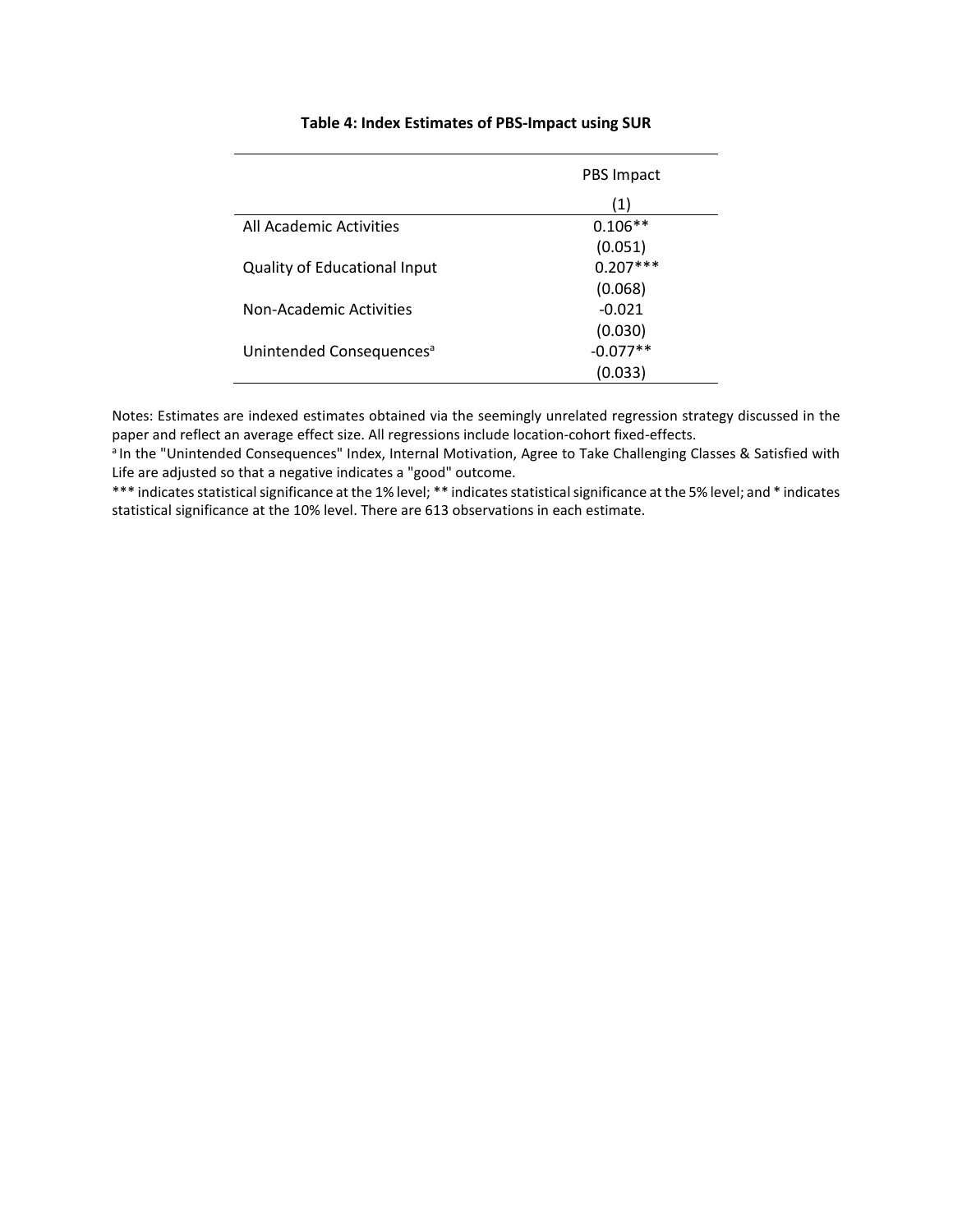|                                      |            | Panel A: PBS Impact by Parental Status    |             |
|--------------------------------------|------------|-------------------------------------------|-------------|
|                                      |            | PBS x No                                  | P-value of  |
|                                      | <b>PBS</b> | Young Child                               | Interaction |
|                                      | (1)        | (2)                                       | (3)         |
| All Academic Activities              | 0.038      | 0.086                                     | 0.410       |
|                                      | (0.080)    | (0.105)                                   |             |
| Quality of Educational Input         | $0.250**$  | $-0.091$                                  | 0.528       |
|                                      | (0.117)    | (0.144)                                   |             |
| <b>Non-Academic Activities</b>       | $-0.046$   | 0.047                                     | 0.451       |
|                                      | (0.049)    | (0.062)                                   |             |
| <b>Unintended Consequences</b>       | $-0.121**$ | 0.070                                     | 0.301       |
|                                      | (0.052)    | (0.068)                                   |             |
|                                      |            | Panel B: PBS Impact by Previous Education |             |
|                                      |            | Attainment                                |             |
|                                      |            | PBS x ≤11yrs                              | P-value of  |
|                                      | PBS        | Education                                 | Interaction |
|                                      | (1)        | (2)                                       | (3)         |
| All Academic Activities              | 0.054      | $0.200*$                                  | 0.065       |
|                                      | (0.064)    | (0.109)                                   |             |
| Quality of Educational Input         | 0.093      | $0.349**$                                 | 0.022       |
|                                      | (0.084)    | (0.152)                                   |             |
| <b>Non-Academic Activities</b>       | 0.007      | $-0.107$                                  | 0.101       |
|                                      | (0.037)    | (0.065)                                   |             |
| Unintended Consequences <sup>a</sup> | $-0.033$   | $-0.091$                                  | 0.205       |
|                                      | (0.042)    | (0.071)                                   |             |

|  | Table 5: PBS Impact in NYC by Respondent Characteristics |  |  |  |
|--|----------------------------------------------------------|--|--|--|
|--|----------------------------------------------------------|--|--|--|

Notes: Estimates are indexed estimates obtained via the SUR strategy discussed in the paper. Regressions also include an indicator for participant's parental status/low educational attainment and cohort-location fixed effects.<br><sup>a</sup> In constructing the index, components are adjusted so that a negative indicates a "good" outcome. See notes.

\*\*\* indicates statistical significance at the 1% level; \*\* indicates statistical significance at the 5% level; and \* indicates statistical significance at the 10% level. There are 609 observations in Panel A and 570 observations in Panel B.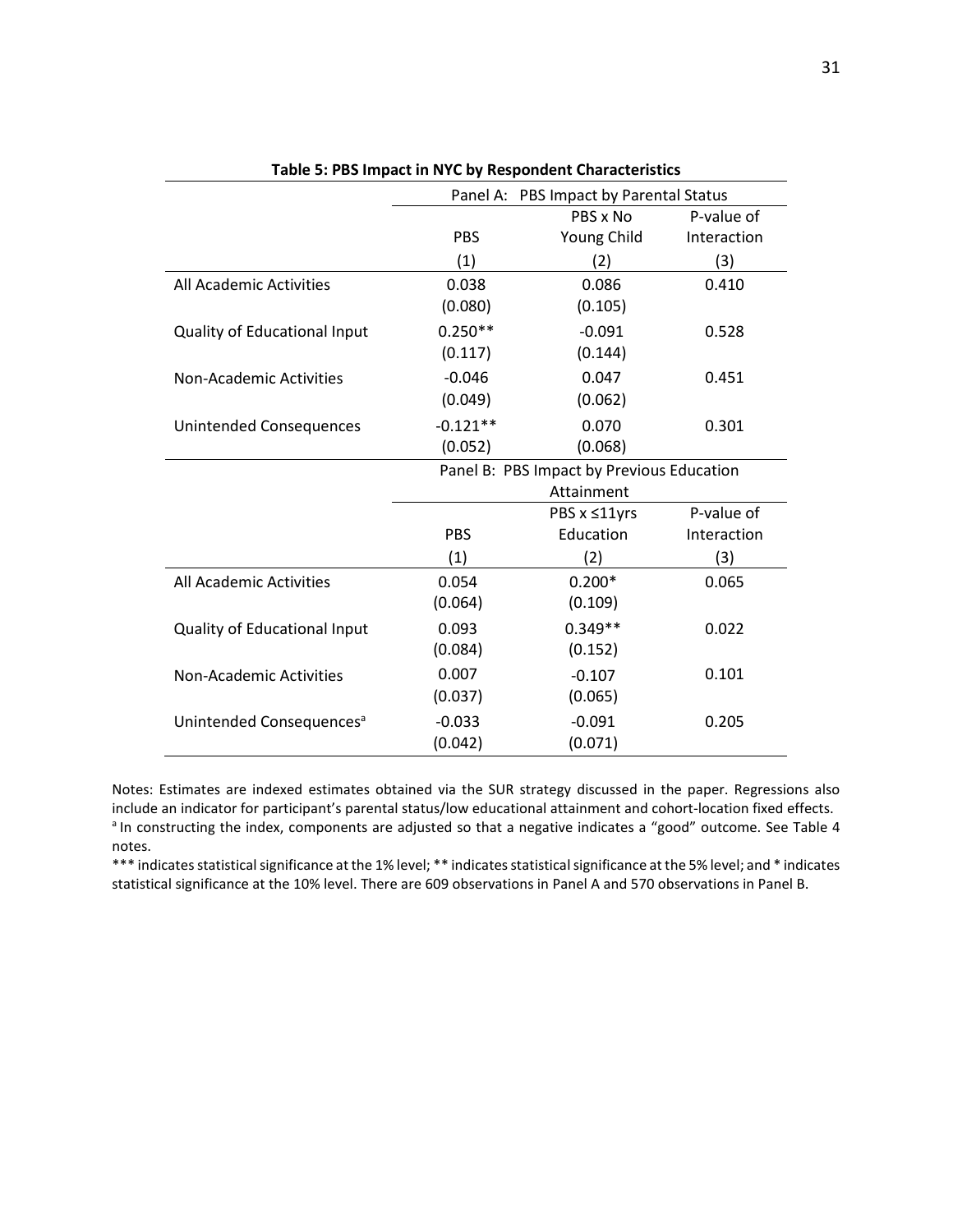|                                       | Random Assignment |         |            |      |
|---------------------------------------|-------------------|---------|------------|------|
|                                       | Program           | Control | p-value of |      |
| Baseline Characteristic (%)           | Group             | Group   | difference | N    |
| Age (years)                           | 26.5              | 26.6    | 0.714      | 1501 |
| <b>Marital Status:</b>                |                   |         |            |      |
| Married, living with spouse           | 11.1              | 13.8    | 0.130      | 1384 |
| Married, not living with spouse       | 7.4               | 7.2     | 0.917      | 1384 |
| Not married, living with partner      | 12.2              | 10.1    | 0.206      | 1384 |
| Single                                | 69.3              | 68.9    | 0.871      | 1384 |
| Female                                | 69.8              | 68.4    | 0.568      | 1501 |
| No children under six                 | 69.2              | 65.5    | 0.119      | 1492 |
| Race/ethnicity:                       |                   |         |            |      |
| Hispanic                              | 44.4              | 44.3    | 0.996      | 1468 |
| <b>Black</b>                          | 36.2              | 38.2    | 0.421      | 1468 |
| White                                 | 6.3               | 5.9     | 0.736      | 1468 |
| Asian                                 | 10.3              | 9.0     | 0.382      | 1468 |
| Native American                       | 0.1               | 0.3     | 0.570      | 1468 |
| Other                                 | 1.0               | 1.1     | 0.791      | 1468 |
| Multi-racial                          | 1.8               | 1.2     | 0.400      | 1468 |
| Race not reported                     | 2.5               | 1.9     | 0.396      | 1501 |
| Household receiving benefits:         |                   |         |            |      |
| Receiving any government benefit      | 42.2              | 43.9    | 0.529      | 1321 |
| Receiving unemployment insurance      | 7.7               | 11.5    | 0.018      | 1321 |
| Household receiving SSI               | 6.6               | 6.1     | 0.704      | 1321 |
| Household receiving TANF              | 9.2               | 6.9     | 0.124      | 1321 |
| Household receiving food stamps       | 30.1              | 30.2    | 0.960      | 1321 |
| Public housing or section 8 housing   | 10.7              | 10.7    | 0.999      | 1321 |
| Financially dependent on parents      | 1.0               | 1.7     | 0.232      | 1435 |
| Currently employed                    | 56.5              | 55.4    | 0.649      | 1446 |
| Years since HS (years)                | 6.8               | 6.9     | 0.852      | 1375 |
| High school diploma or GED            | 96.6              | 96.5    | 0.885      | 1470 |
| <b>Technical certificate</b>          | 11.8              | 14.9    | 0.082      | 1470 |
| Last attended 11th grade or lower     | 29.5              | 31.8    | 0.346      | 1408 |
| First family member to attend college | 34.5              | 31.3    | 0.194      | 1454 |
| Main reason for enrolling in college: |                   |         |            |      |
| Complete certificate program          | 3.0               | 2.8     | 0.890      | 1478 |
| Obtain Associate's degree             | 48.6              | 52.8    | 0.105      | 1478 |
| Transfer to four-year college         | 46.1              | 40.0    | 0.018      | 1478 |
| Obtain job skills                     | 2.8               | 3.7     | 0.376      | 1478 |
| Other reason                          | 1.2               | 2.0     | 0.205      | 1478 |
| Primary language                      |                   |         |            |      |

**Appendix Table A1: Randomization of Program and Control Groups**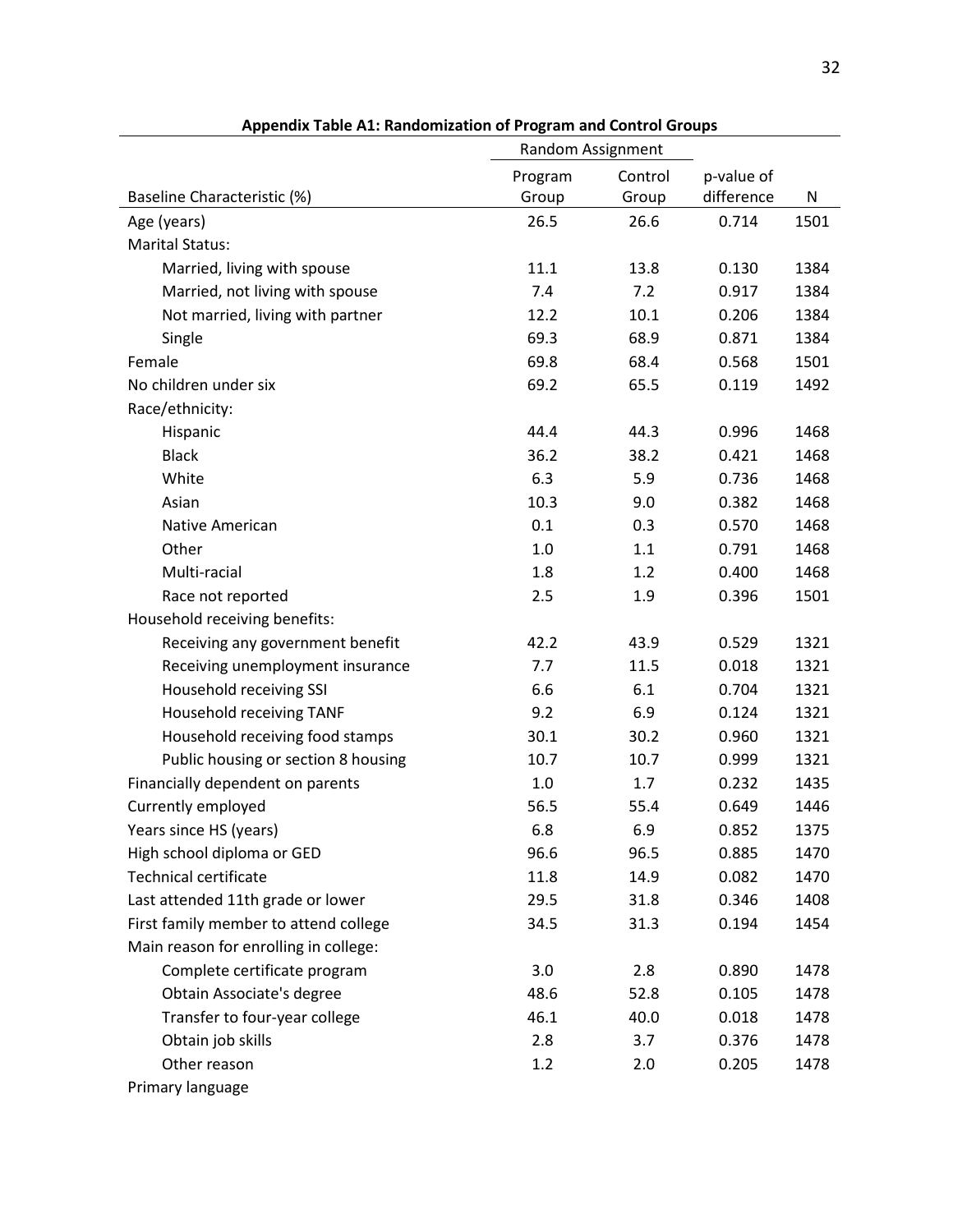| English                                         | 45.6 | 45.2 | 0.886 | 1487 |
|-------------------------------------------------|------|------|-------|------|
| Spanish                                         | 29.0 | 29.9 | 0.718 | 1487 |
| Other language                                  | 25.4 | 24.9 | 0.836 | 1487 |
| Relative Autonomy Index (baseline motivation to |      |      |       |      |
| complete schoolwork/attend class)               | 3.5  | 3.5  | 0.967 | 1495 |

Notes: Calculations using Baseline Information Form (BIF) data. Means have been adjusted by research cohort and location. An omnibus F-test of whether baseline characteristics jointly predict research group status yielded a p-value of 0.614. Distributions may not add to 100 percent because of rounding. Respondents who reported being Hispanic/Latino and reported a race are included only in the Hispanic category. Respondents who are not coded as Hispanic and chose more than one race are coded as multi-racial.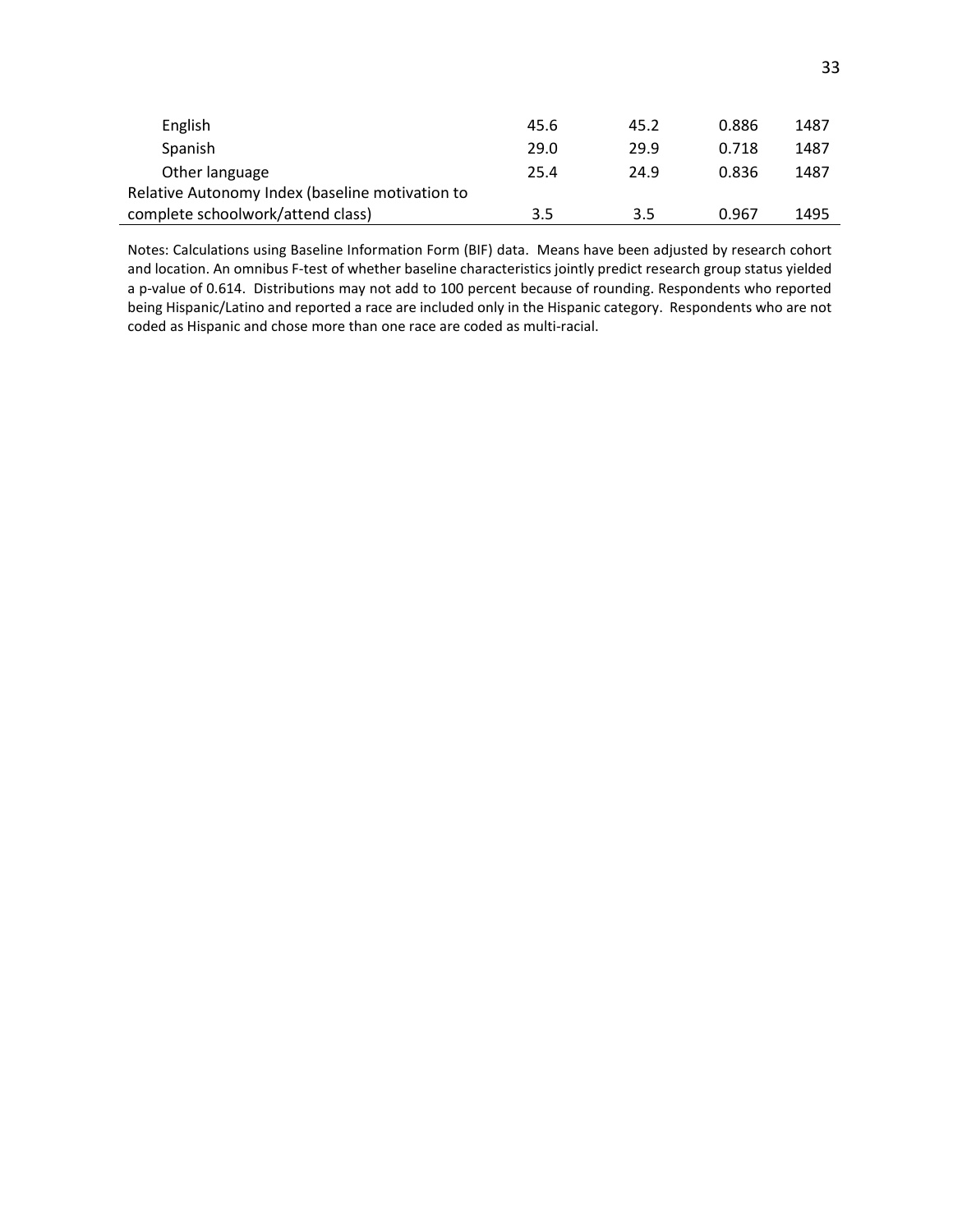|                                       | Analysis | Non-        | p-value of |      |
|---------------------------------------|----------|-------------|------------|------|
| Baseline Characteristic (%)           | Sample   | respondents | difference | N    |
| Age (years)                           | 26.5     | 26.3        | 0.259      | 1132 |
| <b>Marital Status:</b>                |          |             |            |      |
| Married, living with spouse           | 13.0     | 12.3        | 0.713      | 1040 |
| Married, not living with spouse       | 8.2      | 6.3         | 0.240      | 1040 |
| Not married, living with partner      | 10.7     | 10.6        | 0.939      | 1040 |
| Single                                | 68.0     | 70.8        | 0.330      | 1040 |
| Female                                | 73.4     | 65.5        | 0.004      | 1132 |
| No children under six                 | 66.0     | 68.8        | 0.324      | 1125 |
| Race/ethnicity:                       |          |             |            |      |
| Hispanic                              | 43.8     | 47.5        | 0.196      | 1109 |
| <b>Black</b>                          | 39.3     | 35.6        | 0.207      | 1109 |
| White                                 | 5.4      | 4.3         | 0.419      | 1109 |
| Asian                                 | 8.4      | 10.2        | 0.289      | 1109 |
| <b>Native American</b>                | 0.0      | 0.2         | 0.280      | 1109 |
| Other                                 | 1.0      | 1.0         | 0.969      | 1109 |
| Multi-racial                          | 2.2      | 1.2         | 0.202      | 1109 |
| Race not reported                     | 2.4      | 1.5         | 0.280      | 1132 |
| Household receiving benefits:         |          |             |            |      |
| Receiving any government benefit      | 48.9     | 42.6        | 0.046      | 994  |
| Receiving unemployment insurance      | 12.1     | 8.7         | 0.077      | 994  |
| Household receiving SSI               | 6.3      | 6.4         | 0.916      | 994  |
| Household receiving TANF              | 8.9      | 6.6         | 0.192      | 994  |
| Household receiving food stamps       | 34.6     | 30.0        | 0.119      | 994  |
| Public housing or section 8 housing   | 12.3     | 10.6        | 0.405      | 994  |
| Financially dependent on parents      | 1.2      | 1.6         | 0.526      | 1080 |
| Currently employed                    | 52.8     | 57.5        | 0.123      | 1090 |
| Years since HS (years)                | 6.7      | 6.6         | 0.506      | 1036 |
| High school diploma or GED            | 96.8     | 96.8        | 0.983      | 1103 |
| <b>Technical certificate</b>          | 13.5     | 12.7        | 0.705      | 1103 |
| Last attended 11th grade or lower     | 31.1     | 28.9        | 0.455      | 1057 |
| First family member to attend college | 33.3     | 32.4        | 0.763      | 1097 |
| Main reason for enrolling in college: |          |             |            |      |
| Complete certificate program          | 3.0      | 3.6         | 0.584      | 1113 |
| Obtain Associate's degree             | 51.8     | 51.0        | 0.790      | 1113 |
| Transfer to four-year college         | 42.8     | 42.1        | 0.812      | 1113 |
| Obtain job skills                     | 3.1      | 2.8         | 0.722      | 1113 |
| Other reason                          | 1.2      | 2.6         | 0.083      | 1113 |
| Primary language                      |          |             |            |      |

**Appendix Table A2: Representativeness of the Analysis Sample**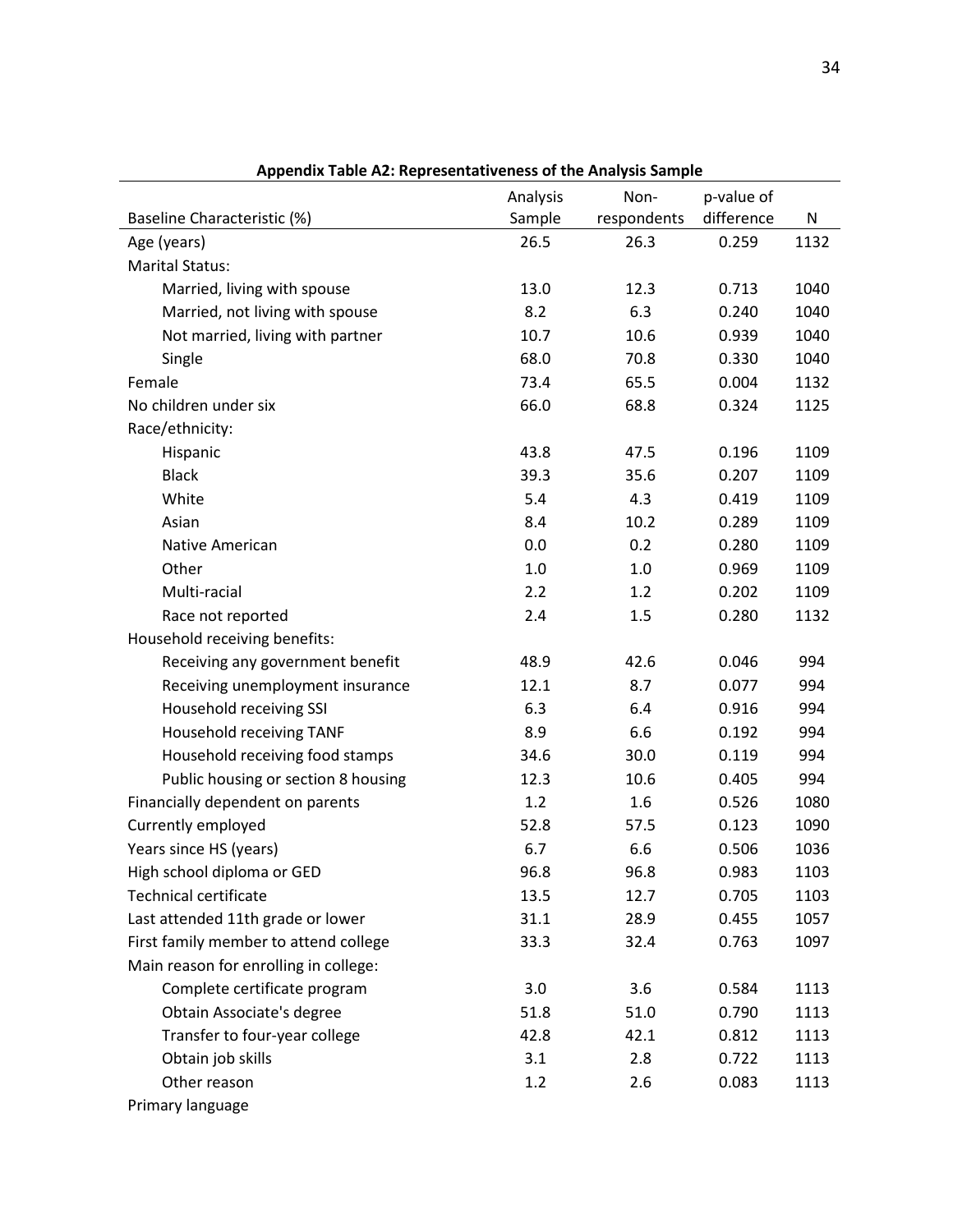| English                                         | 43.4 | 39.6 | 0.190 | 1119 |
|-------------------------------------------------|------|------|-------|------|
| Spanish                                         | 31.8 | 32.8 | 0.735 | 1119 |
| Other language                                  | 24.8 | 27.7 | 0.271 | 1119 |
| Relative Autonomy Index (baseline motivation to |      |      |       |      |
| complete schoolwork/attend class)               | 3.5  | 3.4  | 0.506 | 1127 |

Notes: Calculations using Baseline Information Form (BIF) data for all experiment participants (1,132 individuals) whom we attempted to survey at the end of their first program semester. For cohort 2, this is the second wave of the survey administration in Spring 2009; for cohort 3 it is the second wave of the survey administration in Fall 2009. Non-respondents include individuals who responded to the survey but were not included in the analysis sample as described in the paper. Means have been adjusted by research cohort and location. An omnibus F-test of whether baseline characteristics jointly predict analysis group status yielded a p-value of 0.775. Distributions may not add to 100 percent because of rounding. Participants who reported being Hispanic/Latino and reported a race are included only in the Hispanic category. Participants who are not coded as Hispanic and chose more than one race are coded as multi-racial.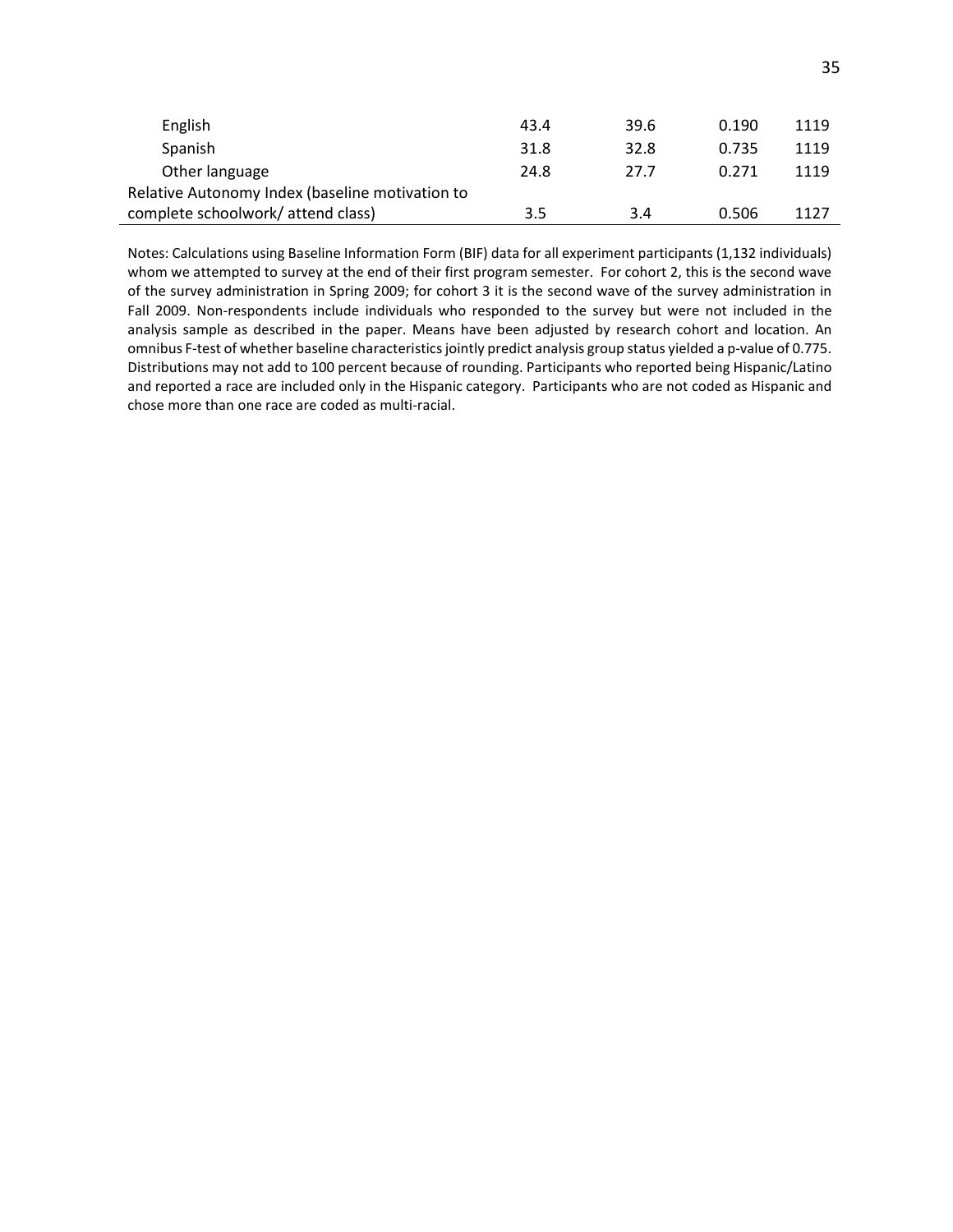| Appenuix Table AS. Nahuunii Assignment of Program anu Control Groups, Analysis Sample |         | Random Assignment |                          |              |
|---------------------------------------------------------------------------------------|---------|-------------------|--------------------------|--------------|
|                                                                                       | Program | Control           | p-value of<br>difference | $\mathsf{N}$ |
| Baseline Characteristic (%)                                                           | Group   | Group             |                          |              |
| Age (years)                                                                           | 26.4    | 26.7              | 0.376                    | 613          |
| <b>Marital Status</b>                                                                 |         |                   |                          |              |
| Married, living with spouse                                                           | 12.8    | 13.4              | 0.826                    | 559          |
| Married, not living with spouse                                                       | 7.2     | 9.6               | 0.326                    | 559          |
| Not married, living with partner                                                      | 12.8    | 7.9               | 0.068                    | 559          |
| Single                                                                                | 67.2    | 69.1              | 0.633                    | 559          |
| Female                                                                                | 71.9    | 75.5              | 0.326                    | 613          |
| No children under six                                                                 | 69.1    | 61.7              | 0.061                    | 609          |
| Race/ethnicity                                                                        |         |                   |                          |              |
| Hispanic                                                                              | 43.4    | 44.4              | 0.810                    | 598          |
| <b>Black</b>                                                                          | 38.4    | 40.6              | 0.582                    | 598          |
| White                                                                                 | 5.6     | 5.0               | 0.742                    | 598          |
| Asian                                                                                 | 10.0    | 6.1               | 0.088                    | 598          |
| Native American                                                                       | 0.0     | 0.0               |                          | 598          |
| Other                                                                                 | 0.9     | 1.2               | 0.723                    | 598          |
| Multi-racial                                                                          | 1.7     | 2.8               | 0.406                    | 598          |
| Race not reported                                                                     | 2.6     | 2.3               | 0.815                    | 613          |
| Household receiving benefits                                                          |         |                   |                          |              |
| Receiving any government benefit                                                      | 47.3    | 51.3              | 0.360                    | 543          |
| Receiving unemployment insurance                                                      | 9.1     | 16.4              | 0.010                    | 543          |
| Household receiving SSI                                                               | 6.4     | 6.1               | 0.886                    | 543          |
| Household receiving TANF                                                              | 8.8     | 8.9               | 0.961                    | 543          |
| Household receiving food stamps                                                       | 33.2    | 36.5              | 0.430                    | 543          |
| Public housing or section 8 housing                                                   | 12.6    | 12.0              | 0.853                    | 543          |
| Financially dependent on parents                                                      | 0.9     | 1.6               | 0.409                    | 592          |
| Currently employed                                                                    | 53.3    | 52.1              | 0.765                    | 589          |
| Years since HS (years)                                                                | 6.7     | 6.8               | 0.817                    | 566          |
| High school diploma or GED                                                            | 96.5    | 97.3              | 0.620                    | 600          |
| <b>Technical certificate</b>                                                          | 13.5    | 13.4              | 0.972                    | 600          |
| Last attended 11th grade or lower                                                     | 29.8    | 32.8              | 0.435                    | 570          |
| First family member to attend college                                                 | 36.3    | 29.3              | 0.075                    | 597          |
| Main reason for enrolling in college                                                  |         |                   |                          |              |
| Complete certificate program                                                          | 3.2     | 2.7               | 0.764                    | 605          |
| Obtain Associate's degree                                                             | 50.2    | 53.8              | 0.381                    | 605          |
| Transfer to four-year college                                                         | 45.3    | 39.4              | 0.150                    | 605          |
| Obtain job skills                                                                     | 2.8     | 3.6               | 0.599                    | 605          |
| Other reason                                                                          | 1.5     | 0.8               | 0.433                    | 605          |
| Primary language                                                                      |         |                   |                          |              |

**Appendix Table A3: Random Assignment of Program and Control Groups, Analysis Sample**